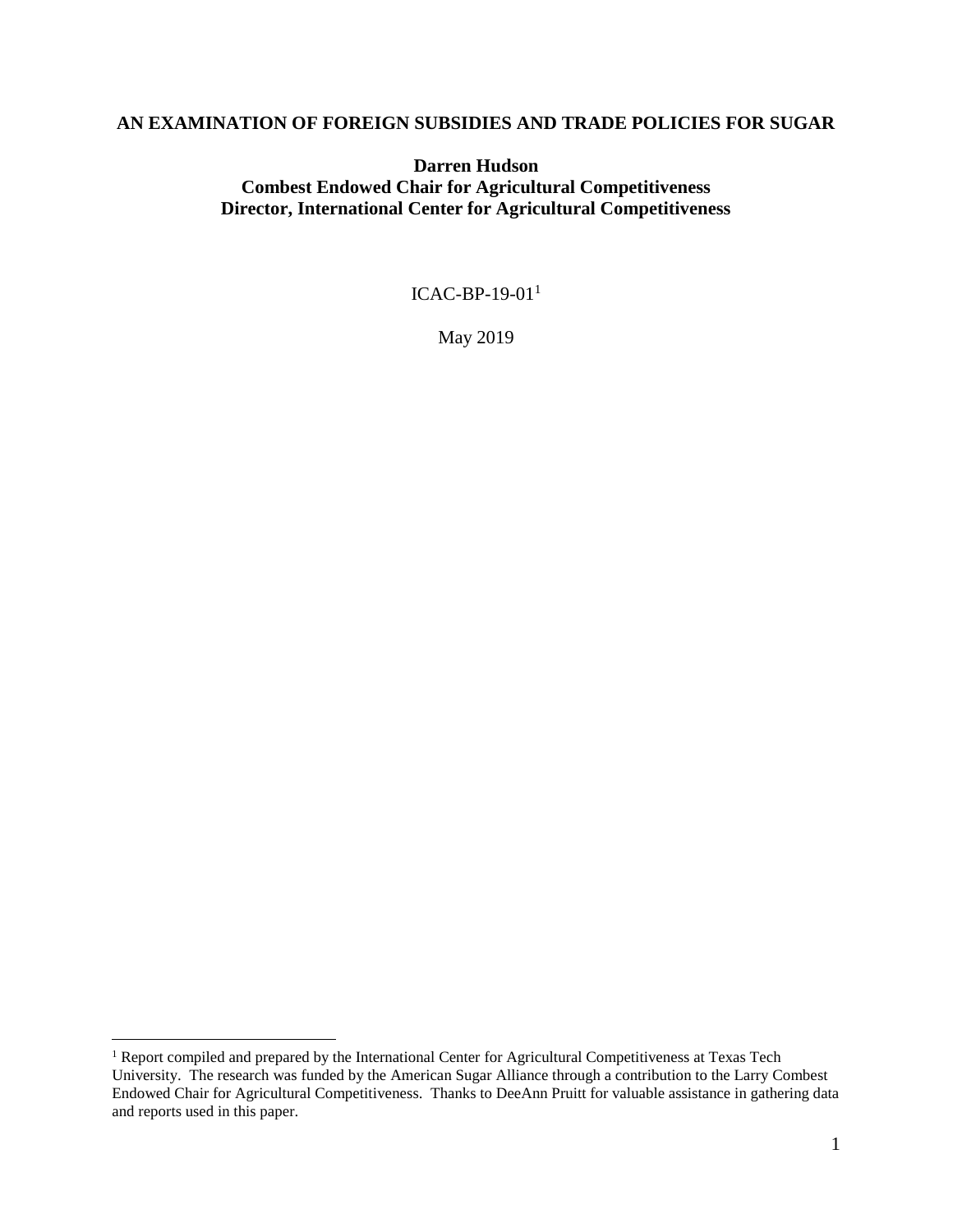# **AN EXAMINATION OF FOREIGN SUBSIDIES AND TRADE POLICIES FOR SUGAR**

### **EXECUTIVE SUMMARY**

The International Center for Agricultural Competitiveness (ICAC) at Texas Tech hosts and maintains a database of subsidies and trade policy information for public use. The report summarizes the information obtained and housed in the database relating to sugar in key producing, consuming, exporting, and importing countries. Data on tariff rates were gathered from the World Trade Organization tariff database. Production, export, and import data are from the U.S. Department of Agriculture. Other county policies are summarized from the U.S. Department of Agriculture's (USDA) Global Agricultural Information Network (GAIN) reports obtained online from the Foreign Agricultural Service (FAS)-USDA website. Additional information was obtained from other sources where noted.

The report covers 22 countries, which, according to USDA data for 2017/18, account for 80% of global sugar production, 65% of global consumption, and 83% of global exports.

The key findings of this review are:

- Government intervention in the world sugar market remains extreme and widespread with a wide variety of measures to support domestic sugar producers.
- Import tariffs and quotas are the most widely used intervention around the world in order to support sugar prices.
- Domestic price supports and input subsidies are also common intervention tools and export subsidies by some countries further distort and depress the world market.
- The proliferation of ethanol mandates has greatly increased the indirect price support of sugar worldwide where, unlike the United States, sugar is the primary feedstock for ethanol production.
- Average applied Most Favored Nations (MFN) import tariff rates vary widely around the world, with a high of over 100% in Turkey. Bound tariffs are over 100% in a number of countries.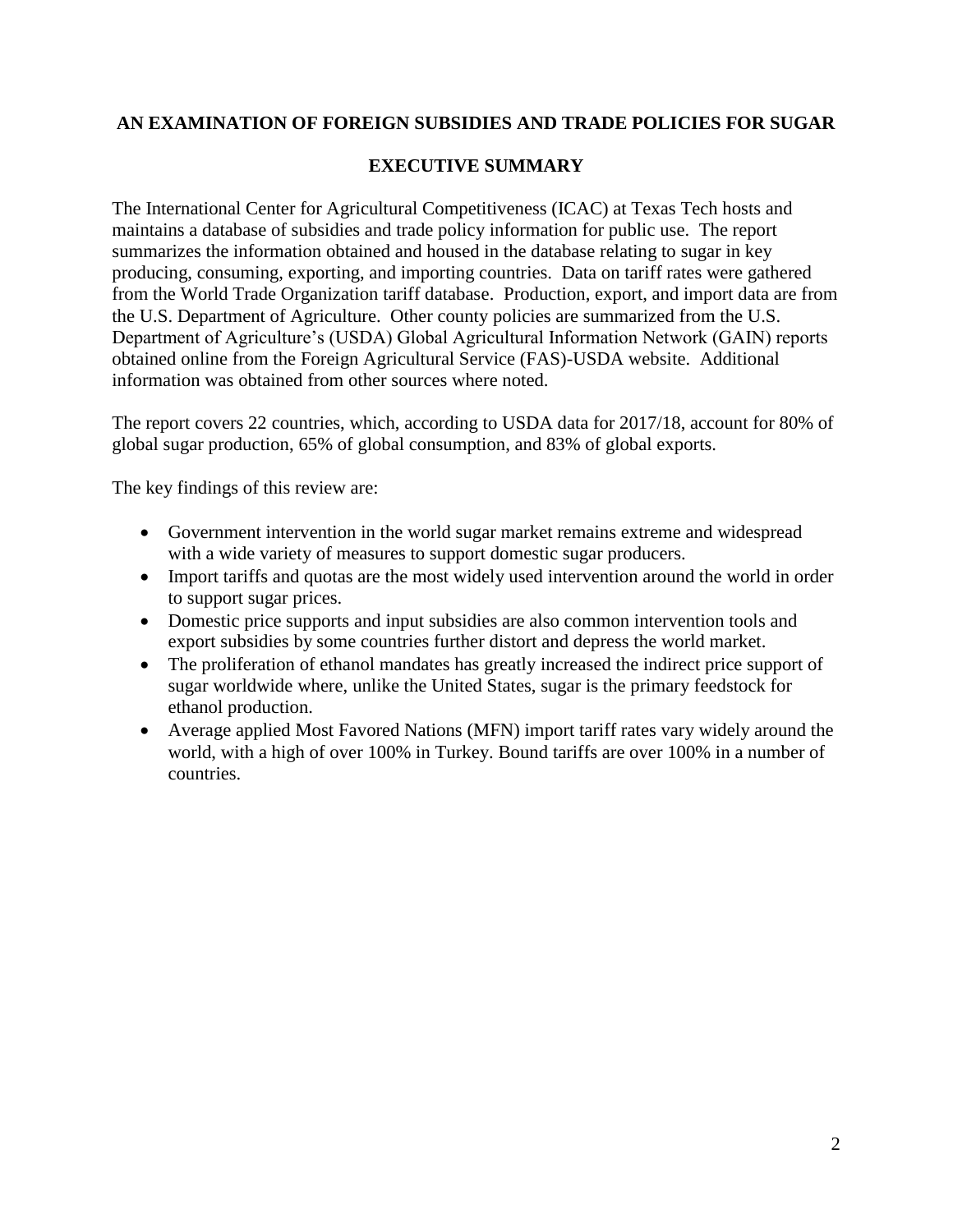# **Applied Tariffs**

Table 1 shows the average applied tariffs for MFN countries as well as the World Trade Organization (WTO) bound tariffs, and Figure 1 shows the average applied tariffs across countries.

| Table 1. Consolidated Tariff Schedules - World Trade Organization |  |
|-------------------------------------------------------------------|--|
|-------------------------------------------------------------------|--|

HS17 - Sugars and Sugar Confectionary

Latest Year Reported to WTO for each country

|                     | Average              | Average        |  |  |  |
|---------------------|----------------------|----------------|--|--|--|
| Country             | Applied MFN Rate (%) | Bound Rate (%) |  |  |  |
|                     |                      |                |  |  |  |
| Turkey              | 102.4                | 107.3          |  |  |  |
| India               | 51.5                 | 124.7          |  |  |  |
| Mexico              | 31.3                 | 45.0           |  |  |  |
| China               | 28.7                 | 27.4           |  |  |  |
| Thailand            | 22.6                 | 48.9           |  |  |  |
| Argentina           | 17.6                 | 33.3           |  |  |  |
| Egypt               | 17.3                 | 37.5           |  |  |  |
| <b>Brazil</b>       | 16.5                 | 34.4           |  |  |  |
| Pakistan            | 15.0                 | 114.7          |  |  |  |
| Cote d'Ivoire       | 13.5                 | 15.0           |  |  |  |
| Benin               | 12.6                 | 60.0           |  |  |  |
| <b>Burkina Faso</b> | 12.6                 | 100.0          |  |  |  |
| Mali                | 12.6                 | 60.0           |  |  |  |
| Nigeria             | 12.5                 | 150.0          |  |  |  |
| Japan               | 10.3                 | 17.4           |  |  |  |
| Indonesia           | 7.4                  | 58.3           |  |  |  |
| EU                  | 6.8                  | 11.4           |  |  |  |
| Russia              | 5.6                  | 5.6            |  |  |  |
| South Africa        | 5.2                  | 73.4           |  |  |  |
| Swaziland           | 5.2                  | 73.4           |  |  |  |
| Canada              | 4.0                  | 7.1            |  |  |  |
| Australia           | 1.8                  | 7.3            |  |  |  |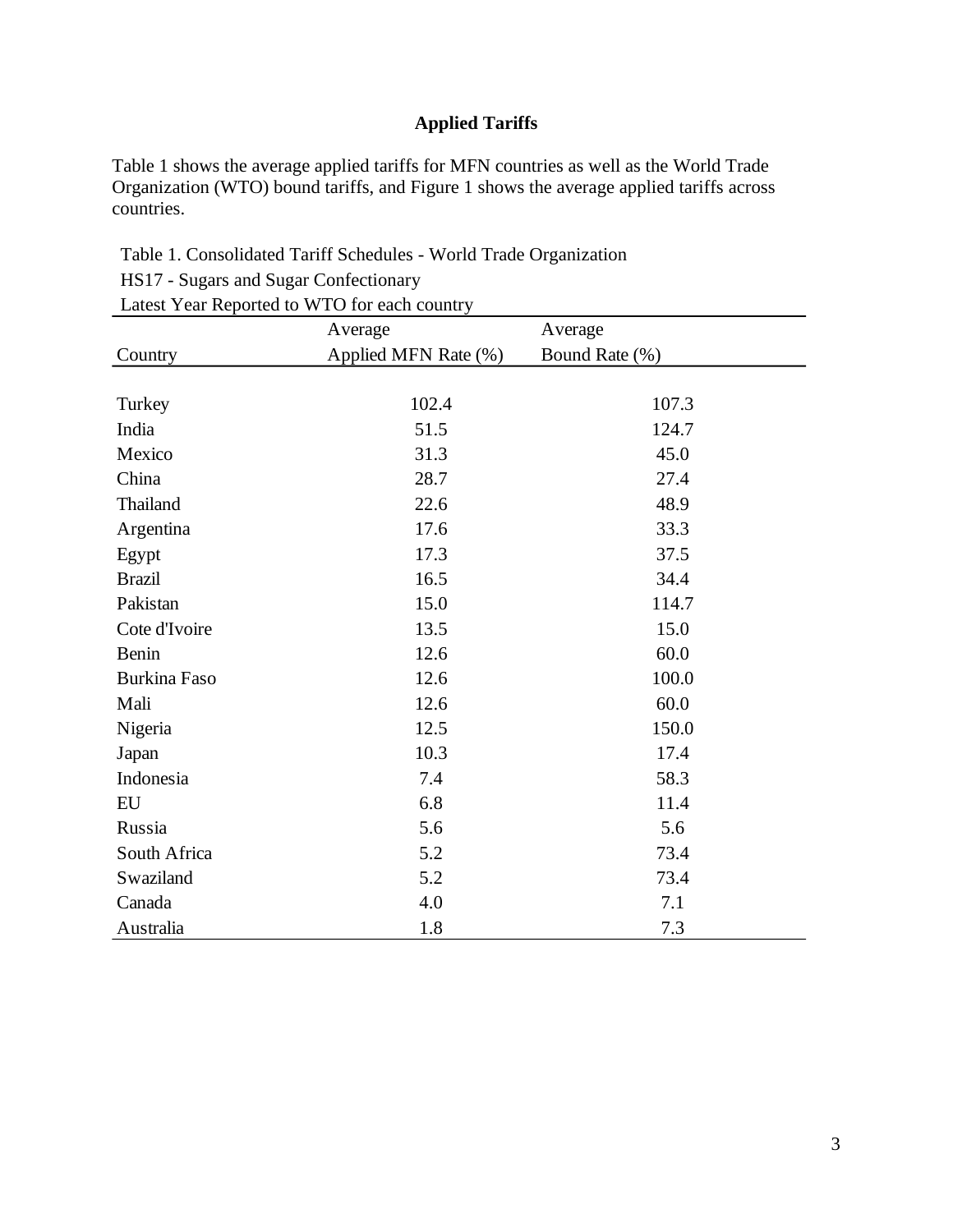

# **Average Applied MFN Import Tariffs**

Figure 1. Average Applied Most-Favored Nation (MFN) Import Tariffs for HS17 (Sugars and Sugar Confectionary), Last Reported Year for Each Country.

Source: World Trade Organization

These applied tariffs can vary substantially within the HS17 code across products, but the overall results show a clear picture of the countries that have the highest forms of price-based border protection.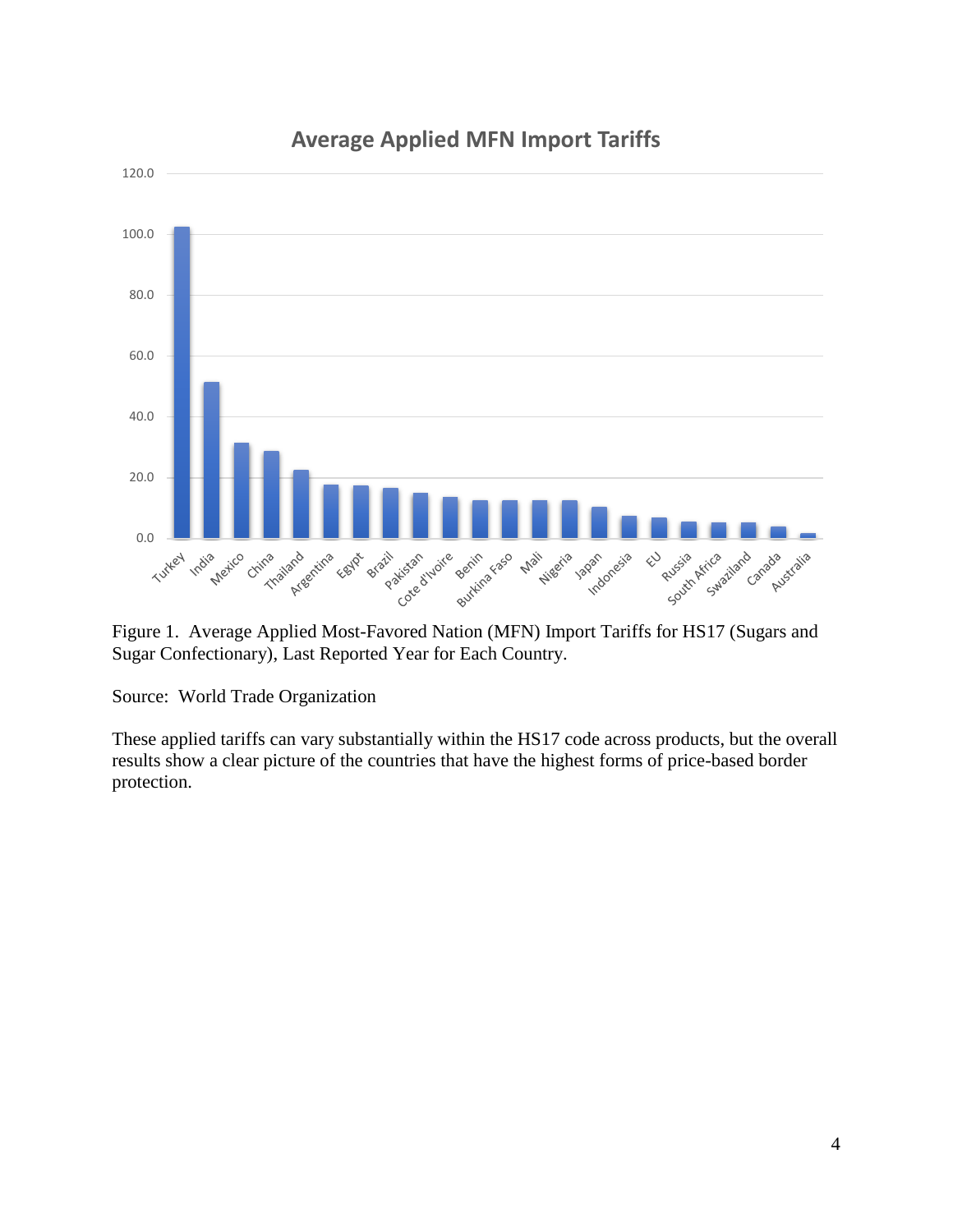#### **Overall Policy Mechanisms for Sugar**

Figure 2 shows the breadth of policy mechanisms that are used for major sugar producing/exporting and importing countries.

| Country       | Export Tariff/Quota | Import Tariff/Quota | Production Quota | Direct Price Support Input Subsidies |             |             | Ethanol Mandates Other Non-Price Support |
|---------------|---------------------|---------------------|------------------|--------------------------------------|-------------|-------------|------------------------------------------|
| Argentina     | $\mathbf X$         | $\mathbf X$         |                  | X                                    |             | $\mathbf X$ |                                          |
| Australia     |                     | $\mathbf X$         |                  |                                      |             | $\mathbf X$ |                                          |
| Benin         |                     | $\mathbf X$         |                  |                                      |             |             |                                          |
| <b>Brazil</b> |                     | $\mathbf X$         |                  |                                      | $\mathbf X$ | $\mathbf X$ |                                          |
| Burkina Faso  |                     | $\mathbf X$         |                  |                                      |             |             |                                          |
| Canada        |                     | $\mathbf X$         |                  |                                      |             | $\mathbf X$ |                                          |
| China         |                     | $\mathbf X$         |                  | $\mathbf X$                          | X           | $\mathbf X$ |                                          |
| Cote d'Ivoire |                     | $\mathbf X$         |                  |                                      |             |             |                                          |
| Egypt         |                     | $\mathbf X$         |                  | $\mathbf X$                          | $\mathbf X$ |             |                                          |
| EU            |                     | $\mathbf X$         |                  |                                      |             | $\mathbf X$ | $\mathbf X$                              |
| India         |                     | $\mathbf X$         |                  | $\mathbf X$                          | $\mathbf X$ | $\mathbf X$ | $\mathbf X$                              |
| Indonesia     |                     | $\mathbf X$         |                  | $\mathbf X$                          | $\mathbf X$ | $\mathbf X$ |                                          |
| Japan         |                     | $\mathbf X$         |                  | $\mathbf X$                          |             |             |                                          |
| Mali          |                     | $\mathbf X$         |                  |                                      |             |             |                                          |
| Mexico        | $\mathbf X$         | $\mathbf X$         |                  | $\mathbf X$                          | $\mathbf X$ |             |                                          |
| Nigeria       |                     | $\mathbf X$         |                  |                                      | $\mathbf X$ |             | $\mathbf X$                              |
| Pakistan      | $\mathbf X$         | $\mathbf X$         |                  | $\mathbf X$                          |             |             |                                          |
| Russia        |                     | $\mathbf X$         |                  |                                      |             |             | $\mathbf X$                              |
| South Africa  |                     | $\mathbf X$         |                  |                                      |             |             |                                          |
| Swaziland     |                     | $\mathbf X$         | $\mathbf X$      |                                      |             |             | $\mathbf X$                              |
| Thailand      |                     | $\mathbf X$         |                  | $\mathbf X$                          |             | $\mathbf X$ |                                          |
| Turkey        |                     | $\mathbf X$         | $\mathbf X$      |                                      |             | $\mathbf X$ |                                          |

Figure 2. Policy Mechanisms Used by Various Sugar Countries Source: USDA GAIN Database and ICAC Foreign Subsidies Database

As can be seen in the figure, import tariffs and quotas are the most widely used forms of policy intervention. Import tariffs and quota protect domestic industries by preventing the free importation of sugar. Many countries couple import tariffs with direct income or price support to sugar producers. These policies, when used, serve to further enhance the price/income support of domestic producers. Some countries also use input subsidies such as fertilizer price subsidies, equipment subsidies, low-interest loans and debt forgiveness, while some countries also use other non-price support such as research and development funding, government ownership of sugar mills, and state-trading enterprises. Finally, there is a growing group of countries that utilize ethanol mandates to increase the demand for ethanol and, hence, for sugar. In most of these countries, the largest source of ethanol is sugarcane. A few countries, like India, Indonesia, and China, for example, use many layers of domestic support/protection.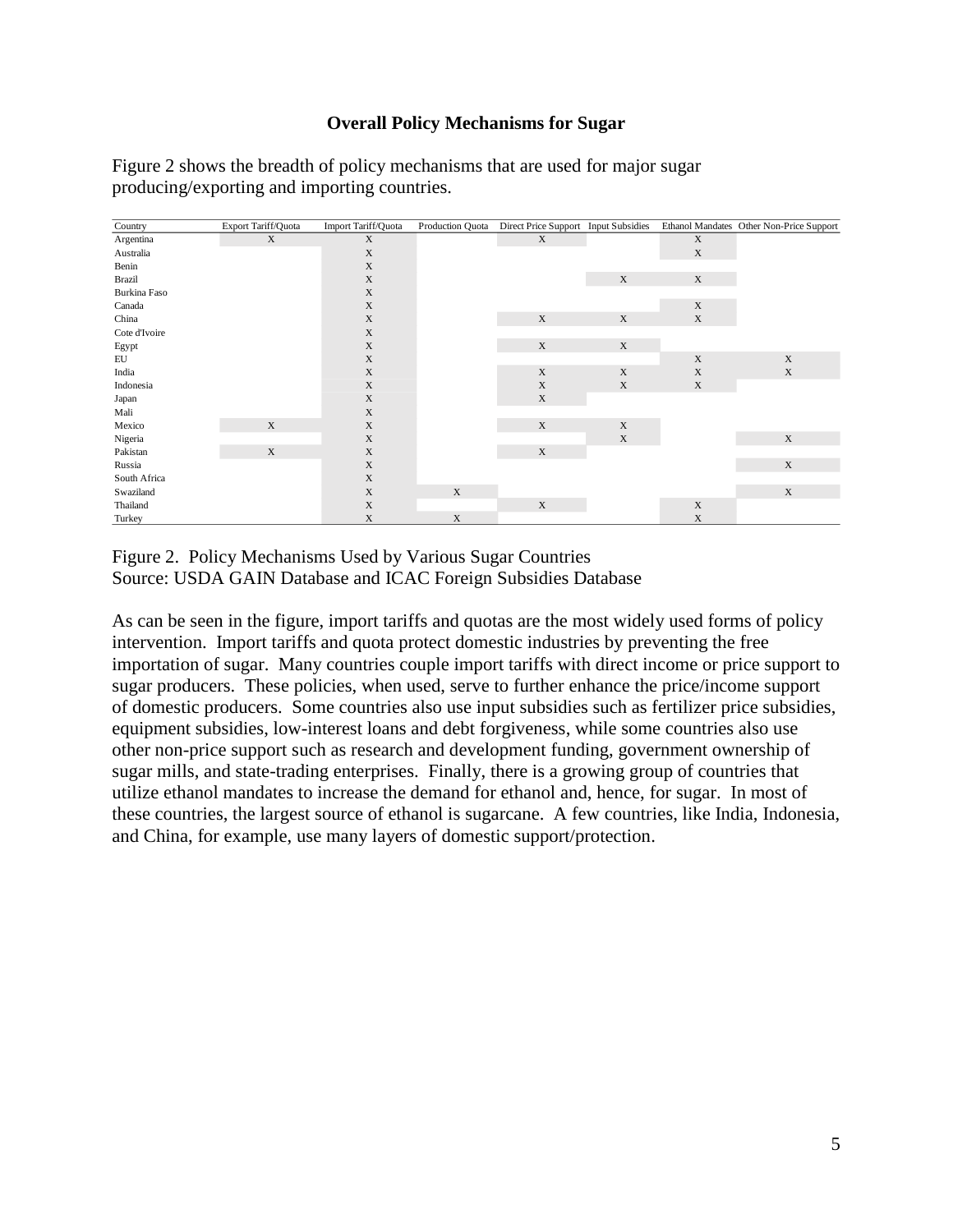#### **The Value of Transfers to Sugar Producers**

Table 2 shows the value of single commodity transfers<sup>2</sup> to sugar producers as measured by the OECD.

|         | Producer Single Commodity Transfers--\$MIL |           |            |           |        |          |           |           |        |             |
|---------|--------------------------------------------|-----------|------------|-----------|--------|----------|-----------|-----------|--------|-------------|
| Year    | Australia                                  | China     | ${\rm EU}$ | Indonesia | Japan  | Mexico   | Russia    | S. Africa | Turkey | Average     |
| 1986    | 45.06                                      |           | 2691.94    |           | 517.66 | 126.02   |           |           | 47.50  | 685.64      |
| 1987    | 49.04                                      |           | 3071.24    |           | 569.76 | 20.49    |           |           | 56.15  | Ζ<br>753.34 |
| 1988    | 47.97                                      |           | 2762.30    |           | 569.21 | $-61.22$ |           |           | 10.11  | 665.67      |
| 1989    | 39.11                                      |           | 1798.15    |           | 479.67 | 9.63     |           |           | 19.10  | 469.13      |
| 1990    | 53.62                                      |           | 2796.91    |           | 463.60 | 211.15   |           |           | 132.85 | 731.63      |
| 1991    | 30.06                                      |           | 3325.91    |           | 502.17 | 530.28   |           |           | 290.94 | 935.87      |
| 1992    | 28.00                                      |           | 4346.76    |           | 487.00 | 538.94   |           |           | 316.22 | 1143.38     |
| 1993    | 24.89                                      |           | 3275.48    |           | 523.71 | 985.68   |           |           | 275.10 | 1016.97     |
| 1994    | 33.93                                      |           | 2857.85    |           | 593.30 | 361.58   |           |           | 11.68  | 771.67      |
| 1995    | 33.31                                      | 299.27    | 3325.82    | $-296.85$ | 635.45 | $-37.08$ | 151.33    | 188.17    | 205.25 | 500.52      |
| 1996    | 35.74                                      | 314.34    | 3614.15    | $-207.04$ | 454.33 | 333.06   | 158.91    | 111.28    | 268.91 | 564.85      |
| 1997    | 0.00                                       | 561.29    | 3408.78    | 24.06     | 443.49 | 371.41   | 197.58    | 128.07    | 761.40 | 655.12      |
| 1998    | 0.00                                       | 152.33    | 3375.30    | $-444.99$ | 513.24 | 492.95   | 212.71    | 142.42    | 805.43 | 583.27      |
| 1999    | 0.00                                       | 376.72    | 3657.09    | $-27.79$  | 559.81 | 695.48   | $-107.72$ | 167.37    | 682.24 | ┏<br>667.02 |
| 2000    | 7.90                                       | 712.74    | 2890.06    | 285.54    | 509.65 | 749.90   | $-82.22$  | 87.51     | 554.84 | 635.10      |
| 2001    | 4.64                                       | 35.24     | 2335.86    | 319.64    | 474.85 | 628.61   | $-10.23$  | 63.41     | 137.69 | 443.30      |
| 2002    | 1.74                                       | 390.79    | 2701.07    | 208.68    | 462.47 | 706.30   | 47.79     | 95.23     | 391.07 | 556.13      |
| 2003    | 4.21                                       | $-36.02$  | 3483.39    | 352.11    | 546.72 | 659.63   | 59.63     | 175.41    | 479.60 | 636.08      |
| 2004    | 22.16                                      | 386.31    | 5061.41    | 383.34    | 578.35 | 564.97   | 81.88     | 202.57    | 633.88 | 879.43      |
| 2005    | 15.13                                      | 938.64    | 4633.25    | 272.27    | 471.72 | 661.90   | 310.71    | 165.17    | 622.83 | 899.07      |
| 2006    | 3.60                                       | $-404.22$ | 1859.35    | 249.70    | 427.72 | 246.40   | 275.05    | 100.58    | 230.54 | Γ<br>332.08 |
| 2007    | 3.99                                       | 929.19    | 2508.09    | 389.33    | 416.40 | 604.48   | 426.88    | 242.21    | 481.48 | 666.89      |
| 2008    | 3.37                                       | $-8.27$   | 2181.40    | 519.83    | 512.32 | 463.89   | 677.44    | 170.40    | 655.72 | 575.12      |
| 2009    | 0.00                                       | 2662.54   | 864.83     | 357.12    | 454.12 | 2.44     | 442.35    | 33.81     | 309.01 | 569.58      |
| 2010    | 0.00                                       | 1960.53   | 99.77      | 400.34    | 471.15 | 271.63   | 59.14     | 79.83     | 31.00  | 374.82      |
| 2011    | 0.00                                       | 1020.13   | 55.90      | $-35.82$  | 511.75 | 77.38    | 0.01      | 68.00     | 10.47  | 189.76      |
| 2012    | 0.00                                       | 1900.90   | 61.44      | 635.68    | 531.75 | 455.17   | 0.00      | 176.96    | 85.02  | 427.44      |
| 2013    | 0.00                                       | 3845.31   | 931.42     | 1023.93   | 436.85 | 0.00     | 215.55    | 199.33    | 193.72 | 760.68      |
| 2014    | 0.00                                       | 3761.57   | 568.15     | 849.62    | 397.82 | 187.55   | 634.68    | 160.65    | 302.61 | 762.52      |
| Average | 16.81                                      | 989.97    | 2570.45    | 262.94    | 500.55 | 374.44   | 187.57    | 137.92    | 310.43 | 650.07      |

Table 2. Producer Single Commodity Transfers for Sugar in \$MIL, 2016.

As can be seen, the European Union provided the most single commodity transfers to sugar producers in the sample, being about 90% larger than the next largest country, China. However, it is important to keep in mind that these values should not necessarily be viewed in isolation and

Source: OECD. The OECD does not perform these calculations for all countries, so not all countries in this analysis are presented.

 $2 \text{ According to the OECD, the definition of a single commodity transfer is: "the annual monetary value of gross" }$ transfers from consumers and taxpayers to agricultural producers, measured at the farm gate level, arising from policies linked to the production of a single commodity such that the producer must produce the designated commodity in order to receive the transfer." OECD'S PRODUCER SUPPORT ESTIMATE AND RELATED INDICATORS OF AGRICULTURAL SUPPORT: Concepts, Calculations, Interpretation and Use (The PSE Manual), [http://www.oecd.org/agriculture/topics/agricultural-policy-monitoring-and](http://www.oecd.org/agriculture/topics/agricultural-policy-monitoring-and-evaluation/documents/producer-support-estimates-manual.pdf)[evaluation/documents/producer-support-estimates-manual.pdf](http://www.oecd.org/agriculture/topics/agricultural-policy-monitoring-and-evaluation/documents/producer-support-estimates-manual.pdf)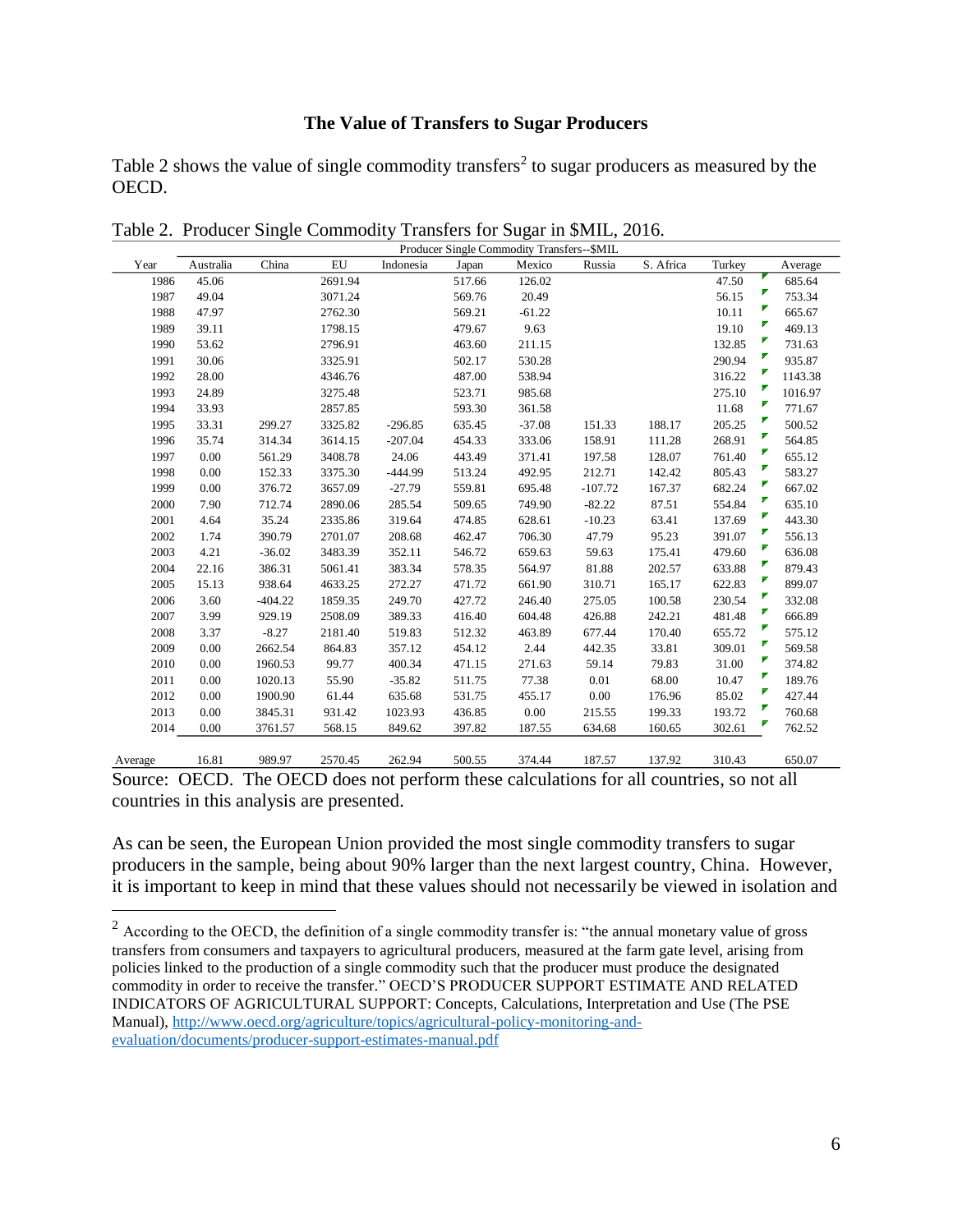should be compared to total production. In this case, the EU transfers amount to \$21/ton produced where China is \$14/ton produced, on average, meaning that the EU is only 50% higher. Turkey, by contrast, has a much smaller total outlay, but is subsidizing at a rate of \$27/ton of sugar produced, indicating a much higher subsidy rate than the EU. Japan shows, by far, the highest subsidy rate at \$98/ton. This result is consistent with other crops such as rice for Japan, with very high rates of per unit protection for domestic producers. However, we should note that these are direct transfers and do not contain the value of indirect (for example, interest rate or general equipment) subsidies.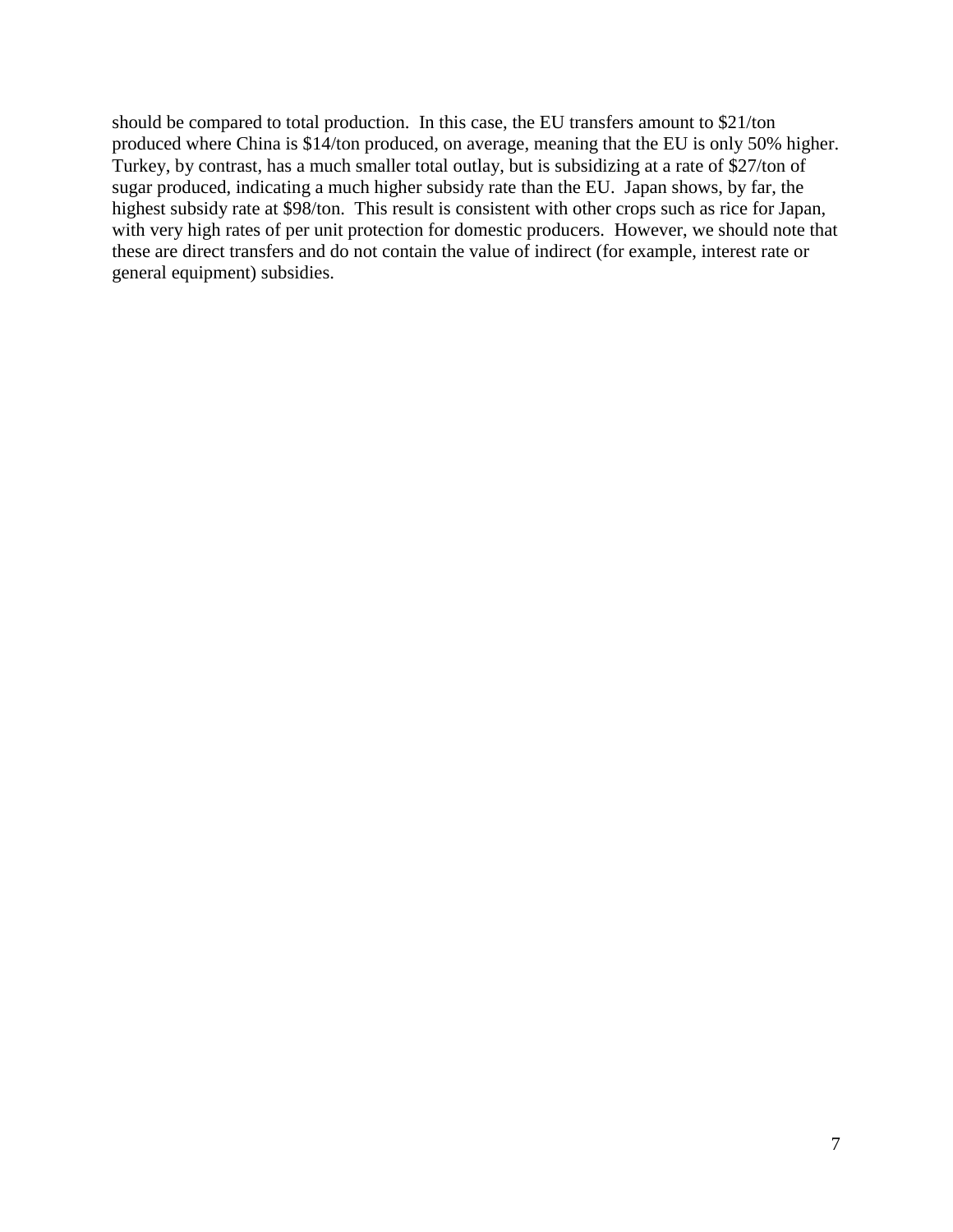**Individual Country Reports**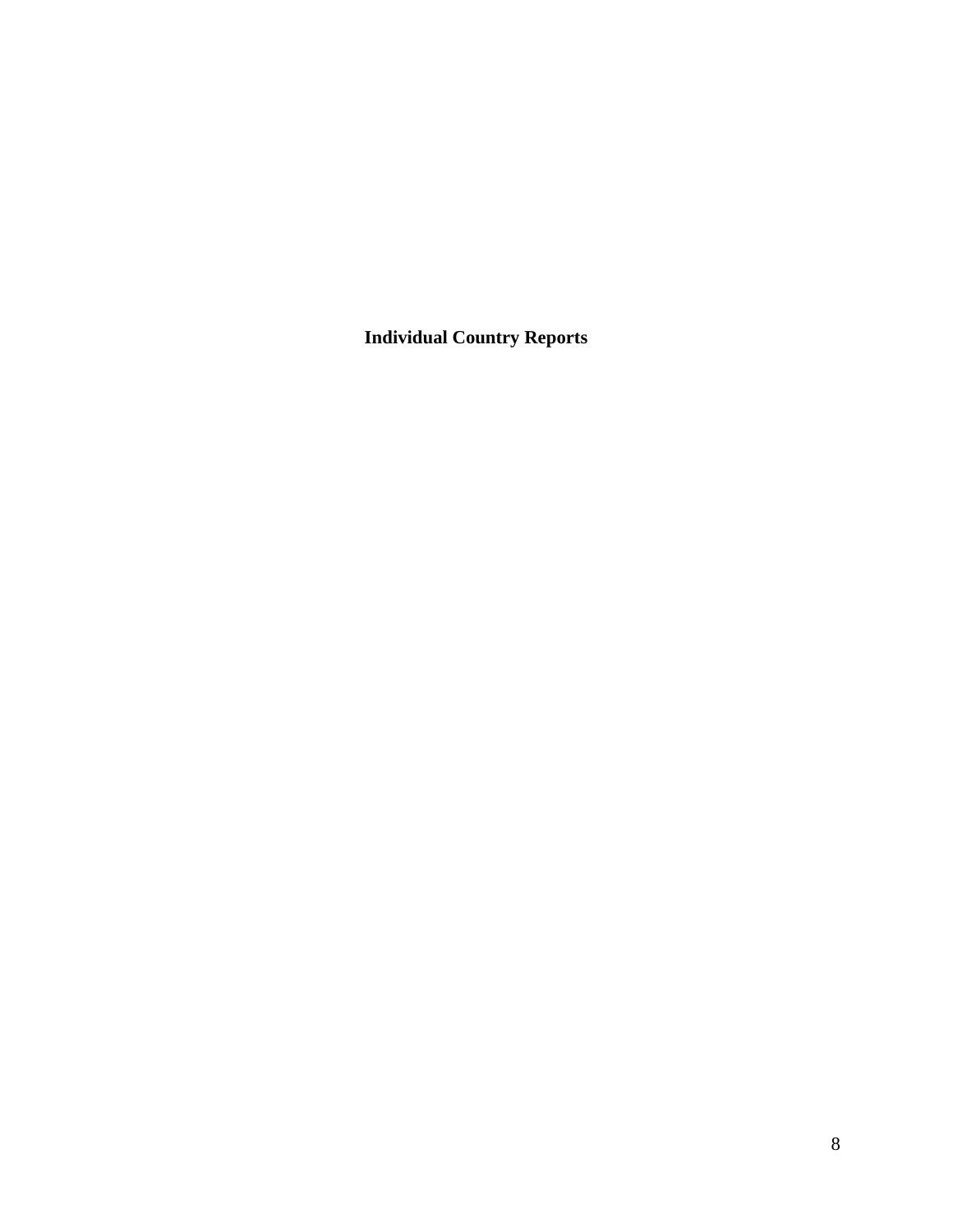#### **Argentina**



Figure 3. Argentinian Production (Raw Sugar in '000 MT), Exports, and Imports (Raw and Refined), 1961-2017. Source: USDA.

### **Key Policies**

- Argentina mainly relies on an import tariff to support domestic sugar prices. Argentina maintains a 35% tariff on imported refined sugar,<sup>3</sup> a 20% tariff on raw sugar, and an average applied tariff for MFN of 17.6% for the HS17 (Sugar and Sugar Confectionary) category. As noted in Figure 1, Argentina is in the top ¼ of applied tariffs in the sample.
- Argentina maintains an aggressive ethanol program which requires that domestic gasoline contain at least 12% ethanol. This mandate indirectly supports domestic sugar prices.

OECD-FAO, Agricultural Outlook: 2018-2027, Chapter 5: Sugar. OECD, Paris, France and FAO, Rome, Italy.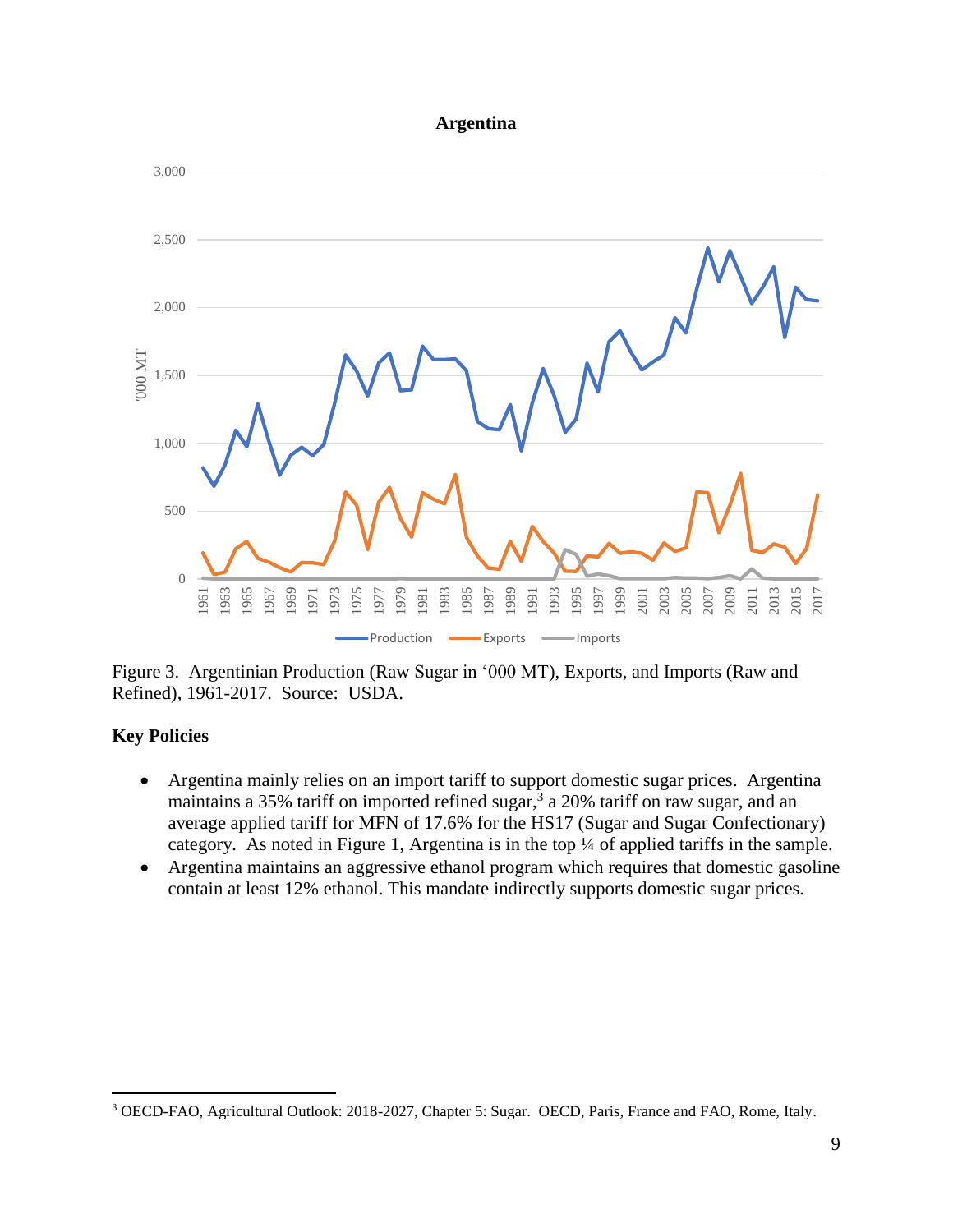#### **Australia**



Figure 4. Australian Production (Raw Sugar in '000 MT), Exports, and Imports (Raw and Refined), 1961-2017. Source: USDA.

Australian exports follow production very closely (proportionately), indicating that sugar production is heavily reliant on exports.

#### **Key Policies:**

- Australia maintains a small (1.8% average) import tariff on the HS17 product category, but a 0% duty on raw cane or beet sugar.
- There are ethanol mandates in parts of Australia which provide indirect support for sugar prices.
- Despite its touted exposure to low world dump market sugar prices, retail refined sugar prices in Australia are 15% higher than the world average and 39% higher than consumer prices in the United States.<sup>4</sup>

<sup>4</sup> SIS International Research, "Global Retail Sugar Prices," July 2015. [https://sugaralliance.org/project/global-retail](https://sugaralliance.org/project/global-retail-sugar-prices)[sugar-prices](https://sugaralliance.org/project/global-retail-sugar-prices)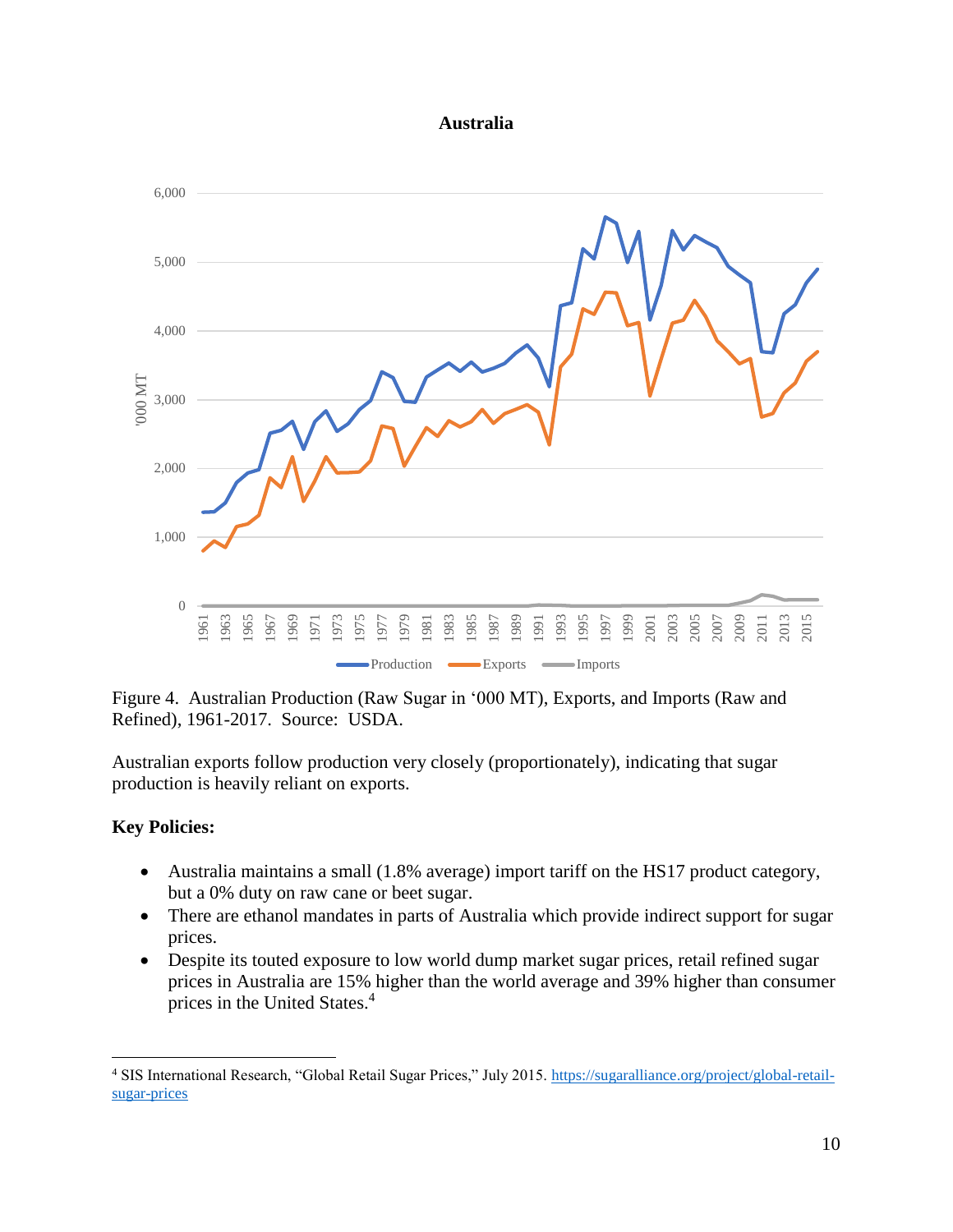### **Benin**



Figure 5. Benin Production (Raw Sugar in '000 MT), Exports, and Imports (Raw and Refined), 1985-2017. Source: USDA. (USDA data begin in 1985).

- Benin relies almost exclusively on import tariffs of around 13% on the HS17 coded products, but has an applied tariff of 20% on beet sugar and 10% on cane sugar imports.
- The government occasionally uses input subsidies, but the government budget is severely restricted in this regard.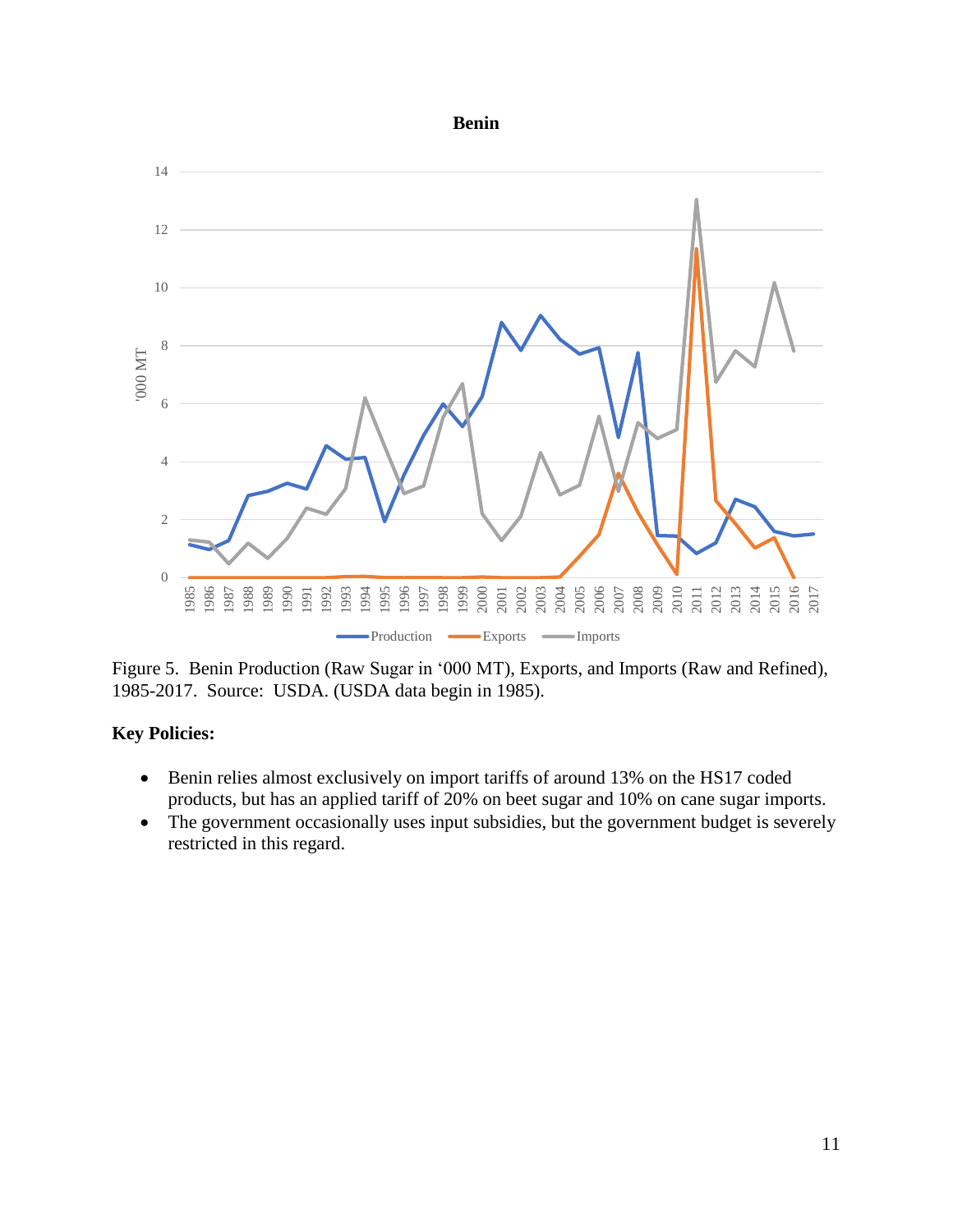#### **Brazil**



Figure 6. Brazilian Production (Raw Sugar in '000 MT), Exports, and Imports (Raw and Refined), 1961-2017. Source: USDA.

Brazilian sugar exports mirror production (in proportion), indicating that domestic policies favoring sugar production are enhancing sugar exports.

# **Key Policies:**

- Brazil is the world's leading sugar exporter, by far, having benefitted from decades of government cane ethanol subsidies and consumption incentives. One study put the value to the Brazilin cane industry from ethanol cross subsidies and other programs at \$2.5 billion per year.<sup>5</sup>
- Brazil's expansive ethanol policy is by far the largest driver of domestic sugar prices. As of 2018, the maximum blend rate was 27% by volume of gasoline.
- Brazil maintains an average 16.5% import tariff on the HS17 coded products (16% on raw cane and beet sugar).
- Brazil uses a myriad of other input subsidies such as the guaranteed low interest loans and debt forgiveness, along with other more generic subsidies on inputs such as fertilizers and equipment.

<sup>5</sup> Patrick Chatenay, ProSunergy Ltd, "*Government Support and the Brazilian Sugar Industry*," Canterbury, England, April 2013[. https://sugaralliance.org/project/government-support-and-the-brazilian-sugar-industry](https://sugaralliance.org/project/government-support-and-the-brazilian-sugar-industry)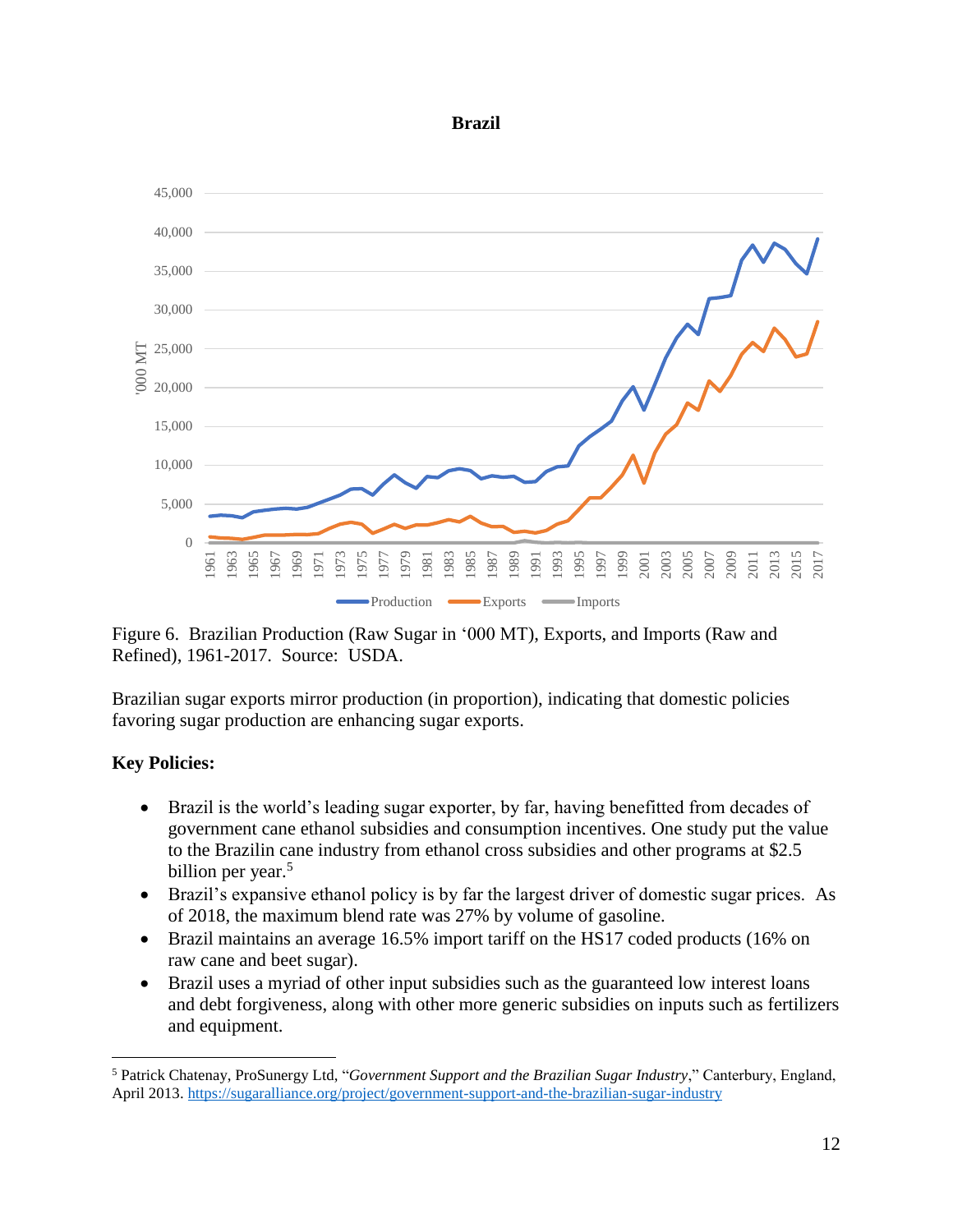#### **Burkina Faso**



Figure 7. Burkina Faso Production (Raw Sugar in '000 MT), Exports, and Imports (Raw and Refined), 1974-2017. Source: USDA. (USDA data begin in 1974)

- Burkina Faso relies almost exclusively on import tariffs of around 13% on the HS17 coded products, but has an applied tariff of 20% on beet sugar and 10% on cane sugar imports.
- The government occasionally uses input subsidies, but the government budget is severely restricted in this regard.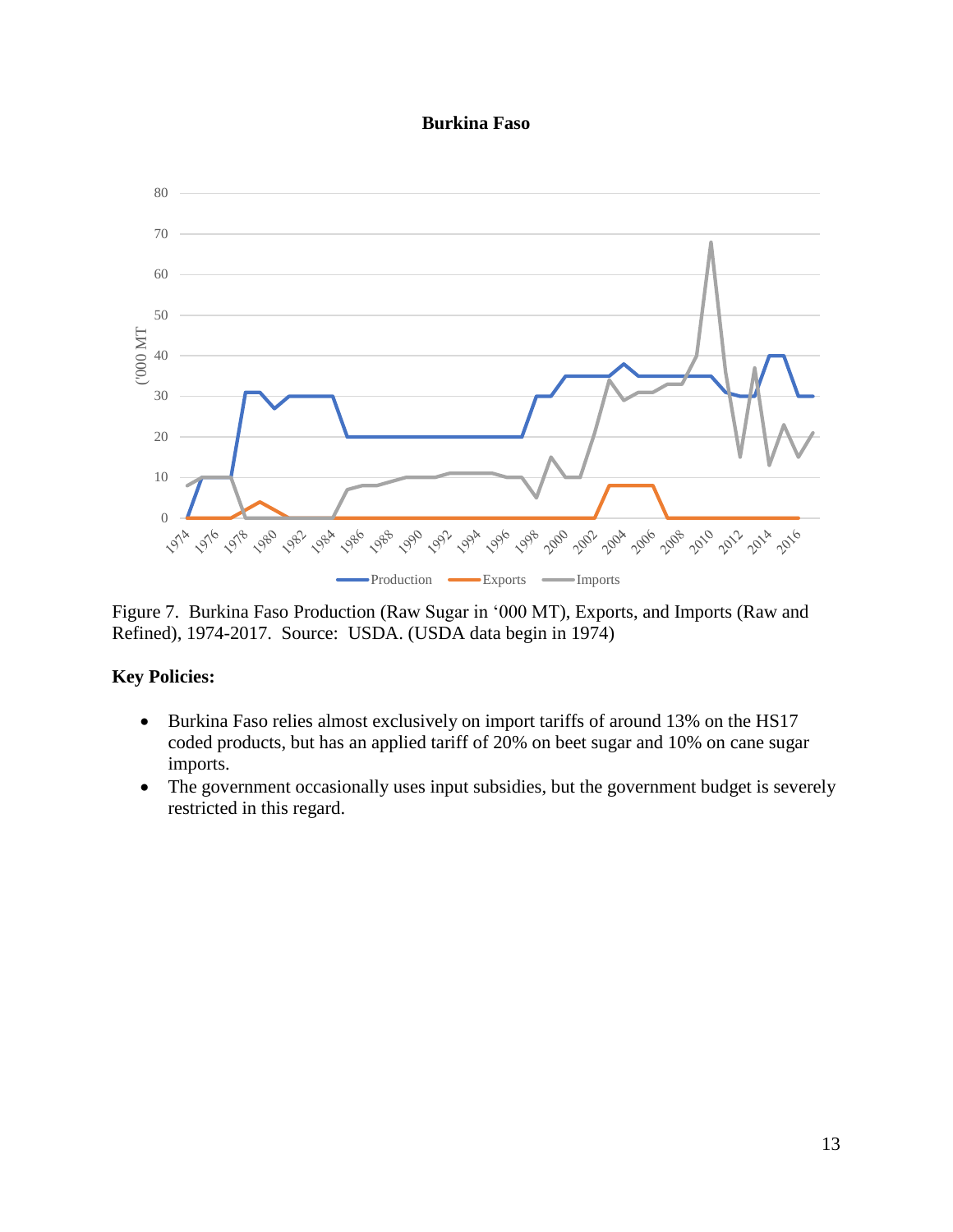#### **Canada**



Figure 8. Canadian Production (Raw Sugar in '000 MT), Exports, and Imports (Raw and Refined), 1961-2017. Source: USDA.

Canada primarily relies on sugar imports and their primary sugar production is beet sugar.

# **Key Policies:**

- Canada maintains an average 4.0% import tariff on the HS17 coded products, but 0% applied tariff on raw cane and beet sugar.
- Canada has maintained prohibitive (\$278/MT) antidumping duties on imports of U.S. sugar since 1995.
- The Canadian government has a number of decoupled assistance programs such as crop insurance and transportation subsidies that benefit Canadian sugarbeet growers.
- Canada maintains an ethanol mandate which indirectly supports sugar prices.
- Despite its touted exposure to the world market for sugar, Canada's retail sugar prices are 10% higher than U.S. consumer prices for sugar.<sup>6</sup>

SIS International Research, op. cit.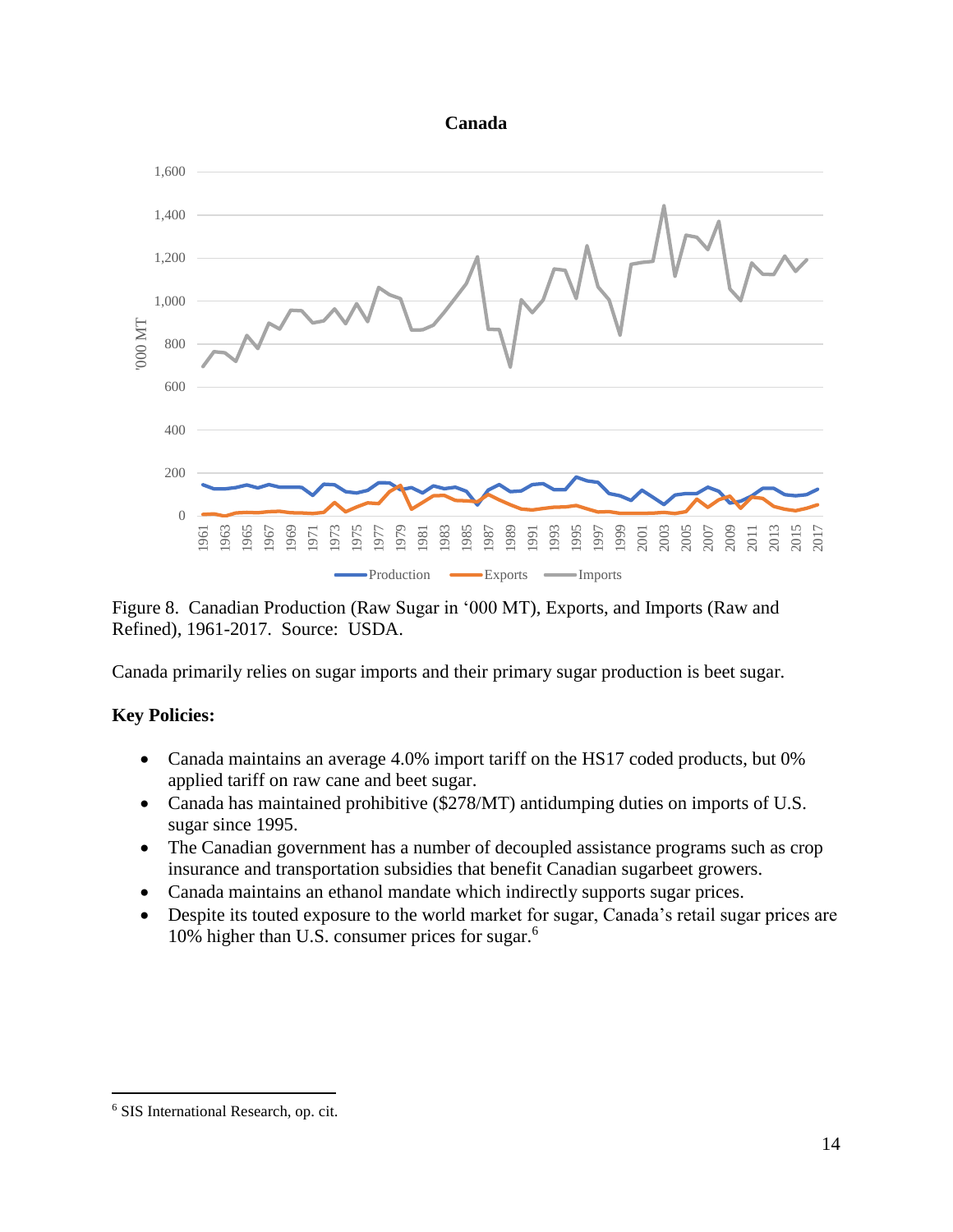#### **China**



Figure 9. Chinese Production (Raw Sugar in '000 MT), Exports, and Imports (Raw and Refined), 1961-2017. Source: USDA.

- China is the world's largest sugar importer, but also the fourth largest producer. The government tightly controls the Chinese sugar market.
- China relies on an average import tariff rate of 28.7% on the HS17 coded products (note: China's average applied rate exceeds its WTO average bound rate in this code).
	- o The "out-of-quota" tariff for sugar in China was 95% in 2017, decreasing to 90% in 2018 and 85% in 2019. Previously the tariff had been 50%.
	- o The in-quota (1.945 MMT) tariff is 15%.
- 70% of all Chinese quota imports are by state-trading enterprises (STEs).
- China imports about 400,000 MT of sugar from Cuba every year at preferential prices.
- The Chinese government operates a reserve stocks program to manage supply.
- Several of China's provincial governments set minimum cane prices and provide other assistance.
	- o For example, Guanxi province provides an input subsidy (\$375/acre) to cover the cost of seeds, machinery, mulching film, and fertilizer for sugar production as part of its 5-year improvement plan (started in 2016).
- The Chinese government supports sugar consumption by restricting saccharine production.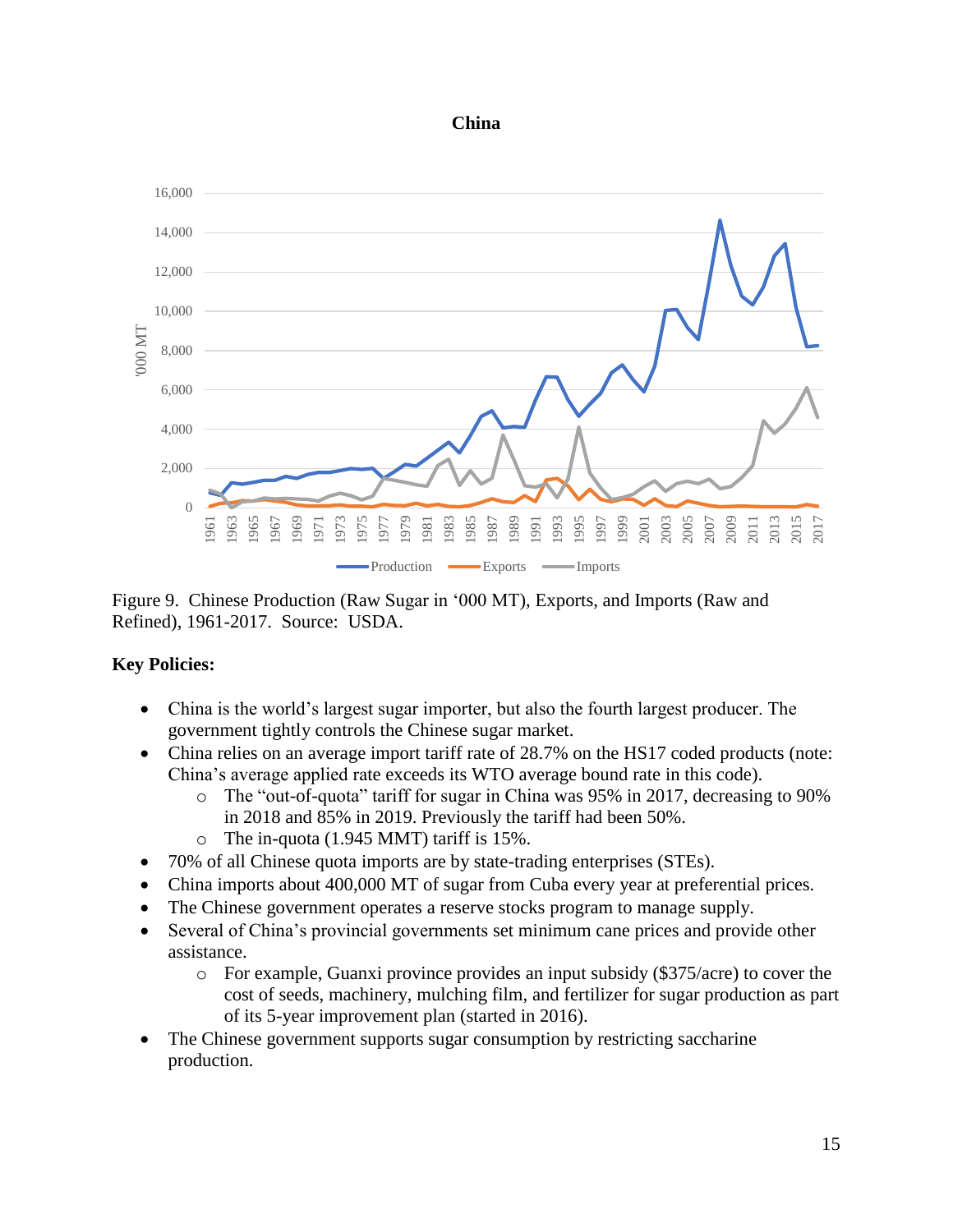#### **Cote d'Ivoire**



Figure 10. Cote d'Ivoire Production (Raw Sugar in '000 MT), Exports, and Imports (Raw and Refined), 1974-2017. Source: USDA. (USDA data begin in 1974)

- Cote d'Ivoire relies almost exclusively on an average 13.5% import tariff on the HS17 coded products, with a 20% tariff on raw cane and beet sugar.
- The government occasionally uses input subsidies, but government funding is severely restricted.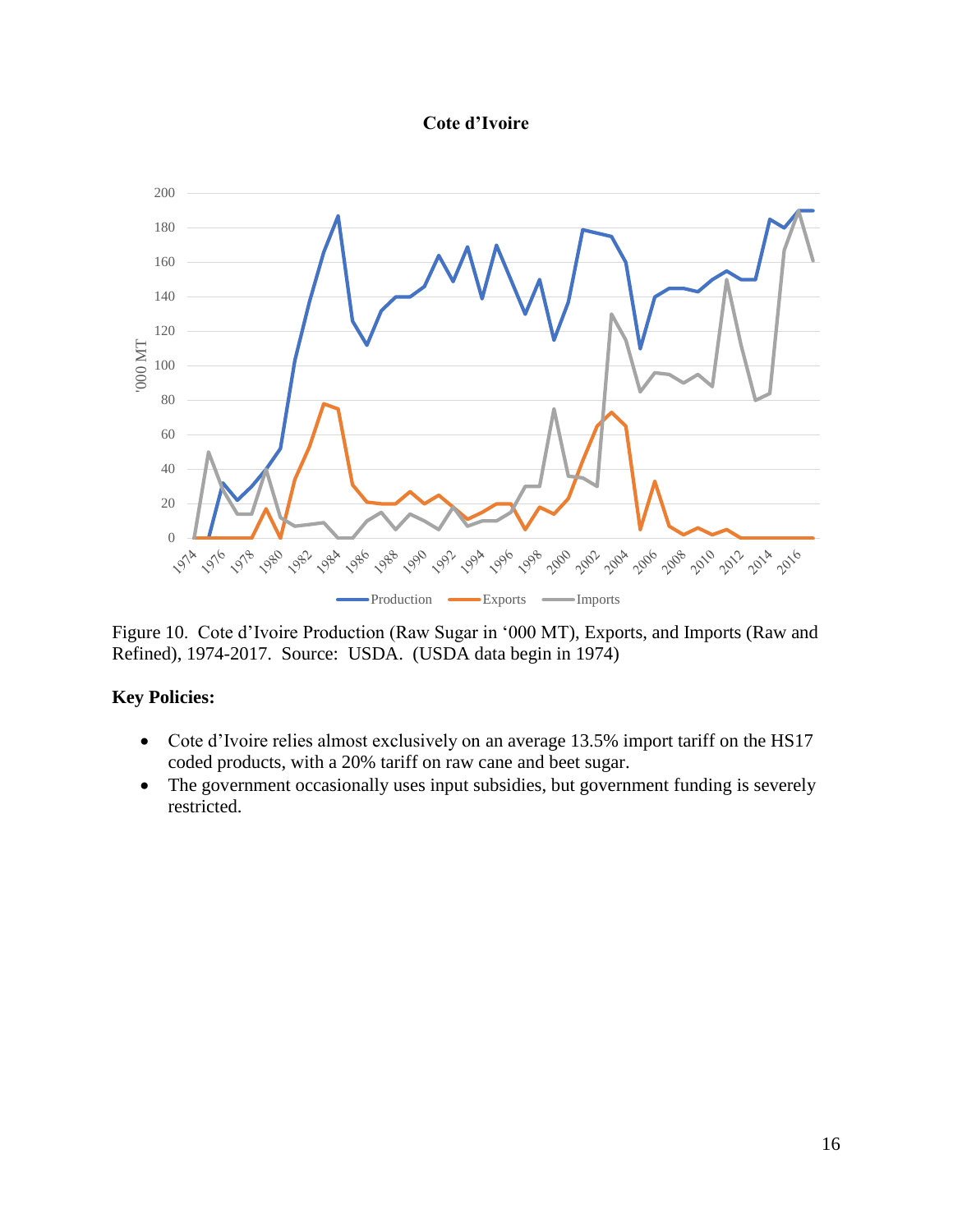#### **Egypt**



Figure 11. Egyptian Production (Raw Sugar in '000 MT), Exports, and Imports (Raw and Refined), 1961-2017. Source: USDA.

- The government closely regulates the sugar sector and sets beet, cane, and sugar prices. The government owns four of Egypt's six beet companies, all of its cane mills, and one of its two cane refineries.
- Egypt has traditionally maintained an average HS17 applied tariff of 17.3%, but recent events have led to temporary suspensions of raw and refined sugar import duties (most recently in 2017). In fact, in 2017, the government reinstituted an export tax of \$166/MT and will likely maintain a tax of \$111/MT in order to preserve domestic production for domestic use. The government also maintains government-owned stockpiles to manipulate price.
- Egypt has implemented acreage controls of water intensive crops like sugarcane.
- Domestic price supports for beet and cane sugar production resulted in an estimated increase in producer profits of 143% for 2018.
- The government also supplies subsidies for financing and inputs.
- Since the 1990s, the United States has funded a research project valued at 200 million Egyptian pounds (\$12 million) to develop disease-resistant sugarcane varieties.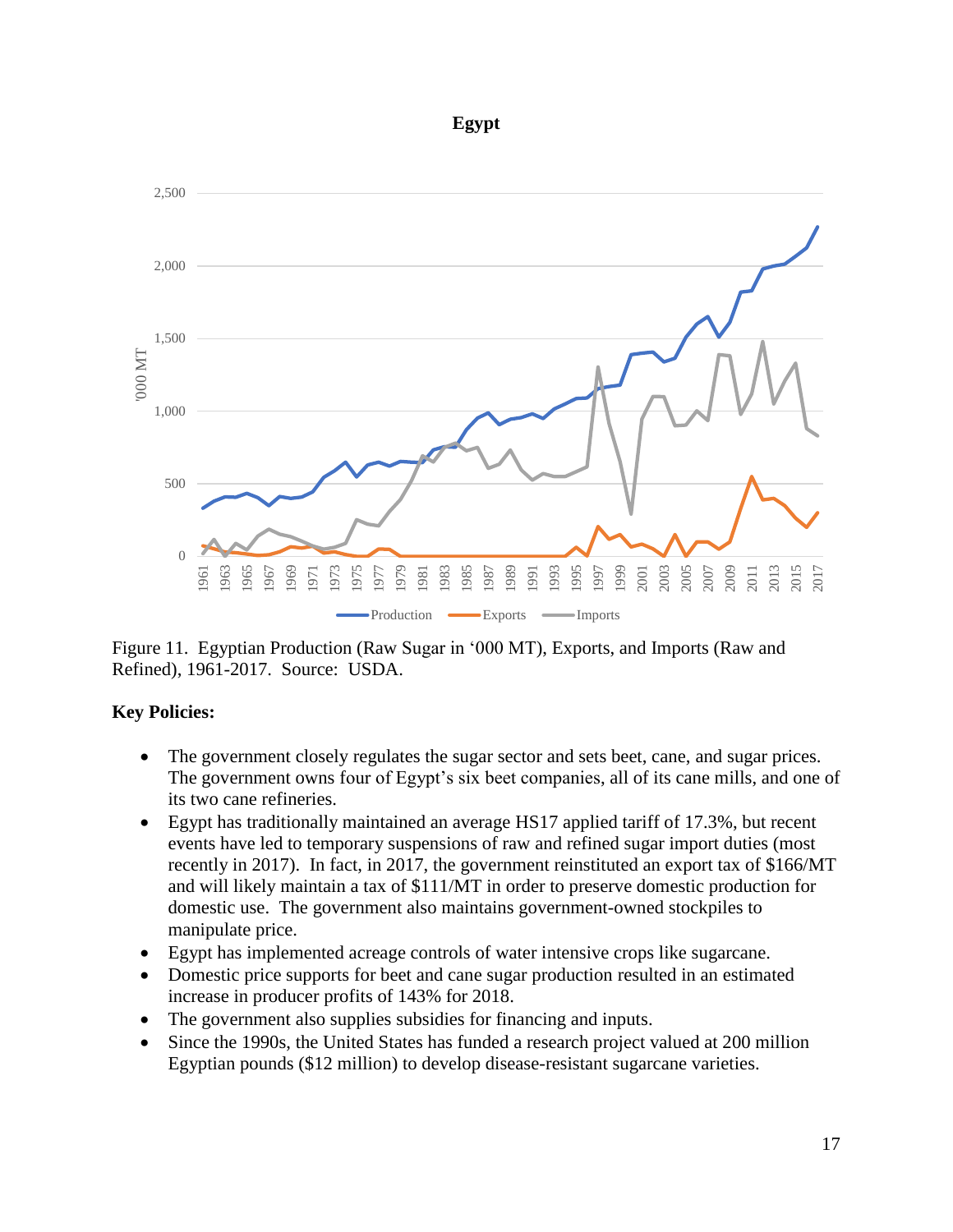



Figure 12. European Union (Starting with EU15 and adding new members as joined; EU28 figures since 2007) Production (Raw Sugar in '000 MT), Exports, and Imports (Raw and Refined), 2007-2018. Source: USDA. (USDA data began in 1997.)

### **Key Policies:**

- The EU maintains strict quotas under licensing for exports of raw and refined sugar. It also maintains an average applied tariff of HS17 products of 6.8%
- Special arrangements limit duty-free EU imports to 3.5 MMT from a number of developing countries.
- The EU uses decoupled and coupled payments for sugar. Coupled payments remain at least through the 2020 Common Agriculture Policy expiration. One report estimated the value of EU coupled and decoupled supports to EU beet producers at \$665 million per year.<sup>7</sup>
- The EU maintains a biofuels policy that continues to expand its goals for renewable fuel production.
- Until production quotas were lifted in late 2017, "out of quota" production in EU member states had to either be exported or used for ethanol production (could not be used for food purposes).

<sup>7</sup> Patrick Chatenay, ProSunergy Ltd, " *European Union Sugar Industry Support*," Canterbury, England, August 2015.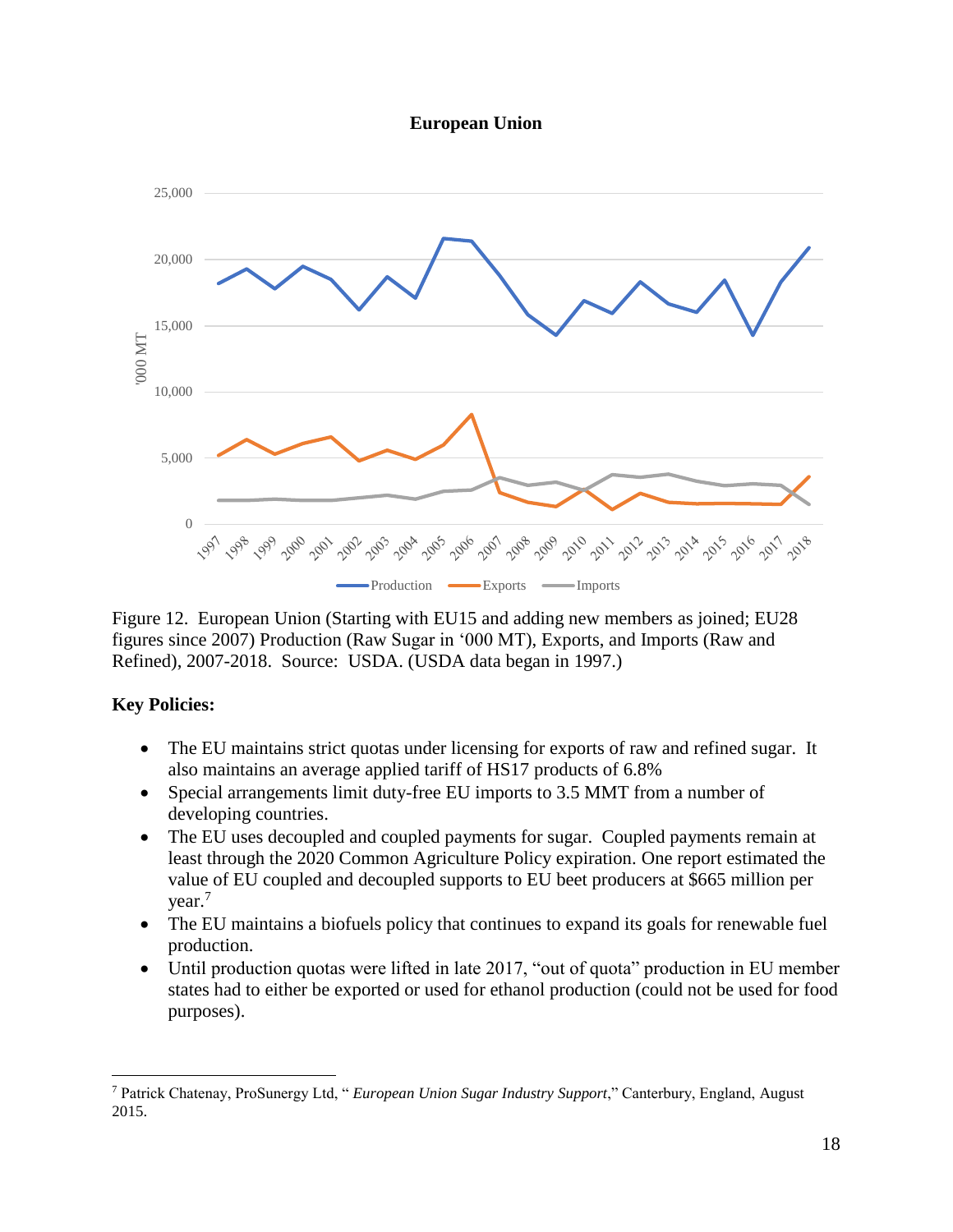



Figure 13. Indian Production (Raw Sugar in '000 MT), Exports, and Imports (Raw and Refined), 1961-2017. Source: USDA.

- India's federal and provincial governments tightly control the sugar market, a huge source of jobs throughout rural India, and have boosted Indian cane sugar production to the largest in the world in 2018/19. A recent report estimated the value to the Indian sugar industry from government interventions at \$1.7 billion per year.<sup>8</sup>
- Several countries, led by Brazil and Australia, have filed a complaint with the World Trade Organization against Indian sugar production and export subsidies.<sup>9</sup>
- India launched an export subsidy program for 5 MMT of sugar in 2018.<sup>10</sup>
- Indian provincial governments impose production controls.

 $\overline{a}$ <sup>8</sup> Antoine Meriot, Sugar Expertise LLC, "*Indian sugar policy: Government role in production expansion, and transition from importer to exporter,"* Bethesda, Maryland, August 2016*.* [https://sugaralliance.org/project/indian](https://sugaralliance.org/project/indian-sugar-policy-government-role-in-production-expansion-and-transition-from-importer-to-exporter)[sugar-policy-government-role-in-production-expansion-and-transition-from-importer-to-exporter](https://sugaralliance.org/project/indian-sugar-policy-government-role-in-production-expansion-and-transition-from-importer-to-exporter)

<sup>9</sup> From WTO website [https://www.wto.org/english/news\\_e/news19\\_e/ds579\\_580rfc\\_07mar19\\_e.htm](https://www.wto.org/english/news_e/news19_e/ds579_580rfc_07mar19_e.htm) <sup>10</sup> On export subsidies: [https://www.spglobal.com/platts/en/market-insights/latest-news/agriculture/092718-india](https://www.spglobal.com/platts/en/market-insights/latest-news/agriculture/092718-india-approves-5-mil-mt-of-sugar-exports-with-subsidy-for-2018-2019-season)[approves-5-mil-mt-of-sugar-exports-with-subsidy-for-2018-2019-season](https://www.spglobal.com/platts/en/market-insights/latest-news/agriculture/092718-india-approves-5-mil-mt-of-sugar-exports-with-subsidy-for-2018-2019-season)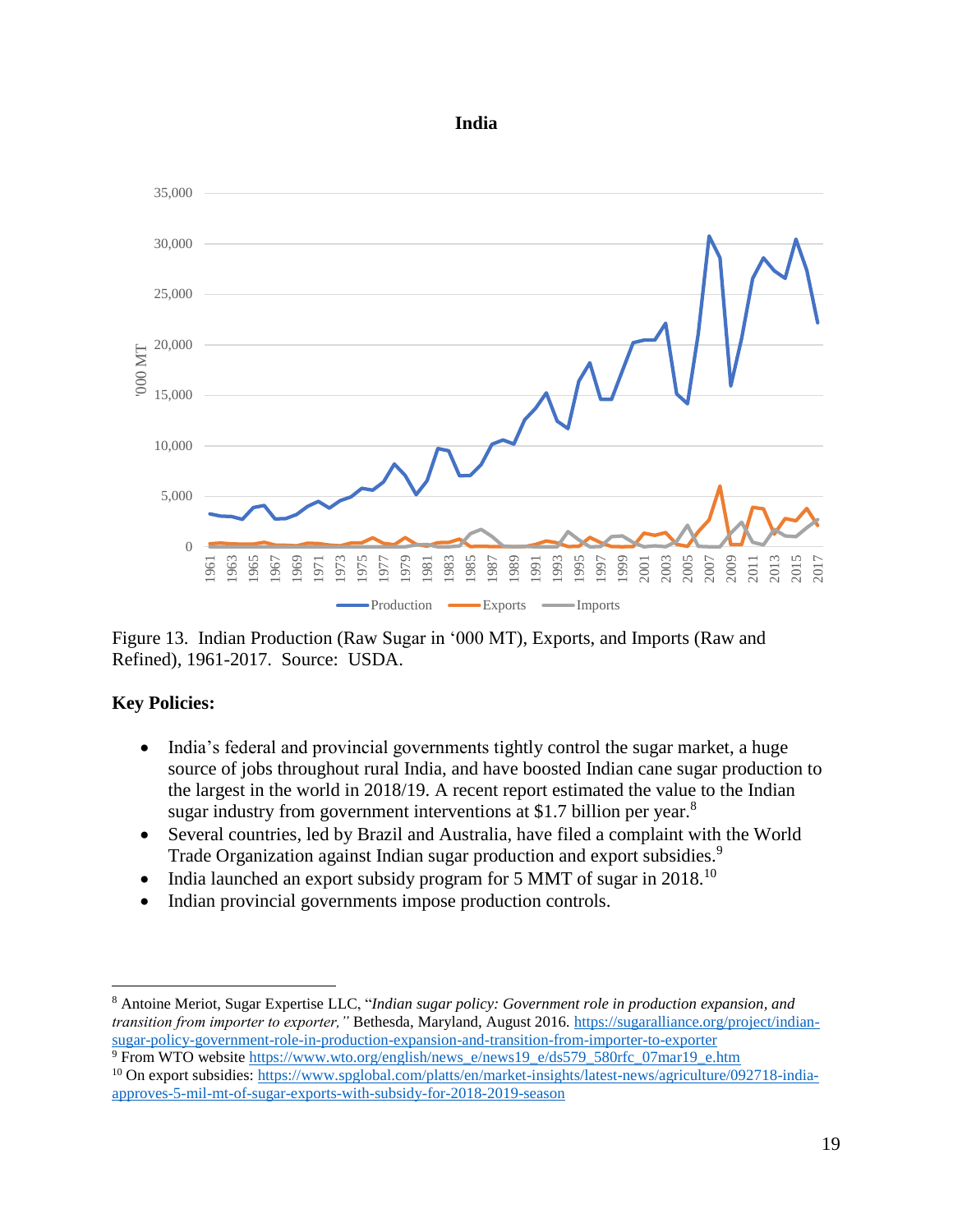- India maintains an average applied tariff for the HS17 category of 51.8%, but has a refined and raw sugar of 100%. India has traditionally maintained an export tax, but rescinded that tax in 2018.
- Sugar mills can import sugar duty free, but must export 1 MT of sugar for every 1.05 MT of sugar imported duty free.
- Federal and provincial governments also supply research and development support.
- Sugar producers receive a direct price support, which is funded, at least in part, by a tax on sugar processors (the Sugarcane Development Fund). Additionally, the GOI recently approved substantial soft loans to clear excess cane stocks.<sup>11</sup>
- India does have an ethanol program, utilizing molasses, the cane by-product.

<sup>11</sup> [https://timesofindia.indiatimes.com/business/india-business/govt-okays-up-to-rs-10540-cr-soft-loan-to-help-sugar](https://timesofindia.indiatimes.com/business/india-business/govt-okays-up-to-rs-10540-cr-soft-loan-to-help-sugar-mills-clear-cane-arrears/articleshow/68208612.cms)[mills-clear-cane-arrears/articleshow/68208612.cms](https://timesofindia.indiatimes.com/business/india-business/govt-okays-up-to-rs-10540-cr-soft-loan-to-help-sugar-mills-clear-cane-arrears/articleshow/68208612.cms)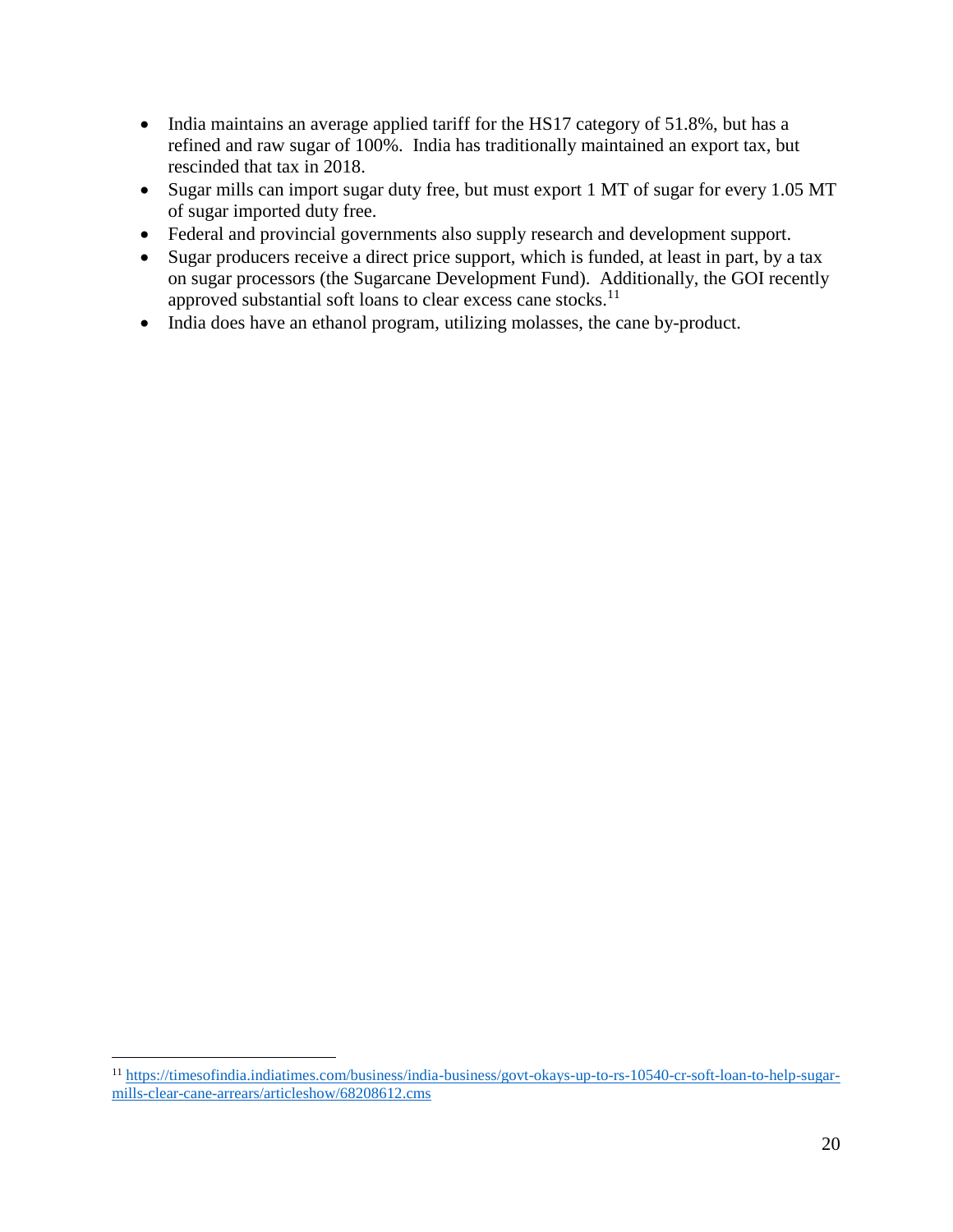#### **Indonesia**



Figure 14. Indonesian Production (Raw Sugar in '000 MT), Exports, and Imports (Raw and Refined), 1961-2017. Source: USDA.

- Indonesia's sugar sector is highly regulated. The government controls imports, prices, and supply chains and owns a number of cane mills.
- The Ministry for State-Owned Companies is providing \$324 million to revitalize mills under Minsitry control.
- Indonesia is the world's second largest sugar importer. Imports are strictly controlled through the granting of import licenses only to state-owned companies.
- Indonesia maintains an average applied tariff for HS17 coded products of 7.4%. In 2018, the import duty for raw sugar was approximately \$0.02/lb. of sugar.
- The government sets minimum prices for sugar producers and maximum prices for consumers.
- Indonesia has an ethanol program, based on the molasses by-product.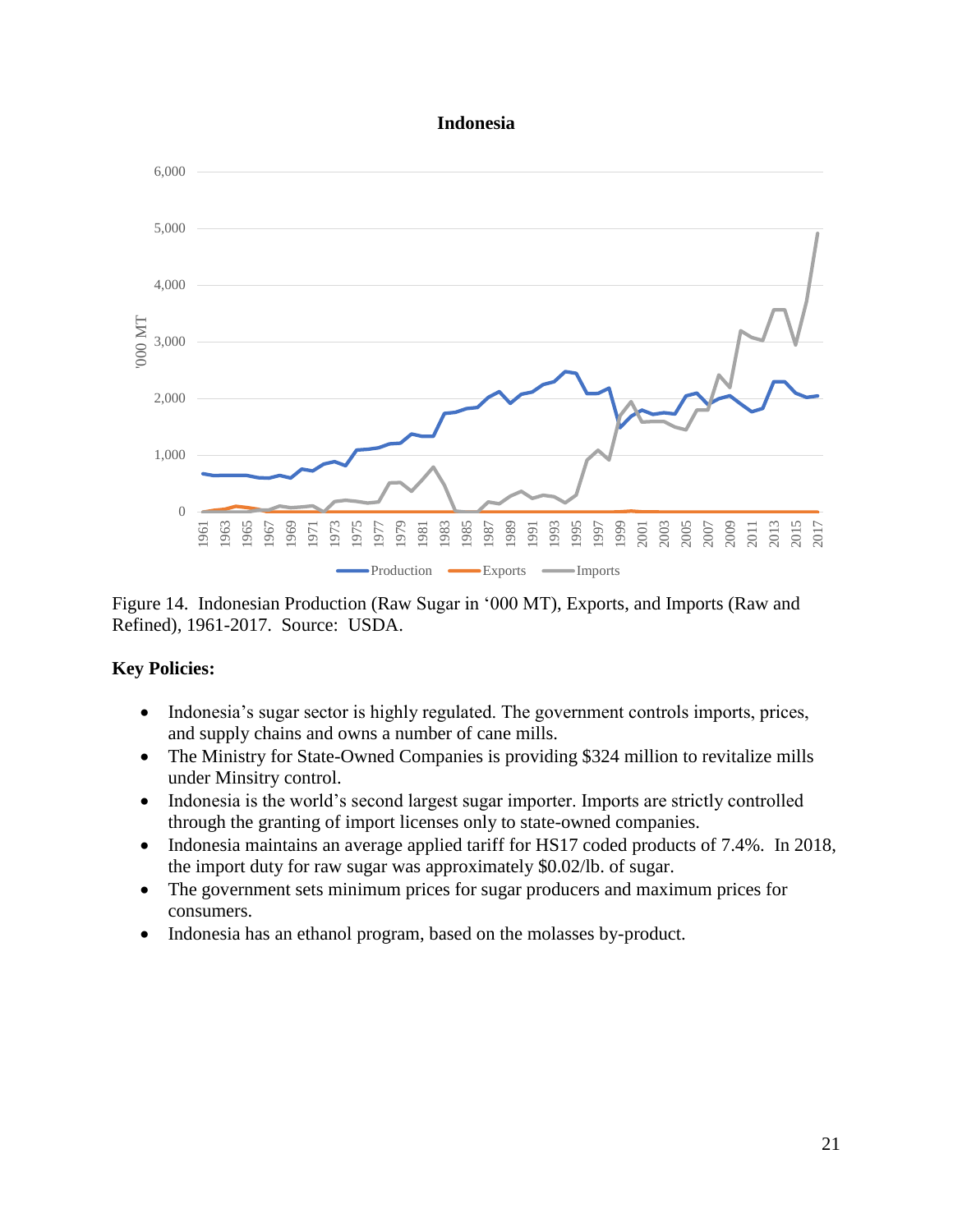



Figure 15. Japanese Production (Raw Sugar in '000 MT), Exports, and Imports (Raw and Refined), 1961-2017. Source: USDA.

### **Key Policies:**

- As with most commodities in Japan, the government closely governs the sugar market.
- Direct payments are the most common form of producer support.
- The average applied HS17 tariff rate is 10.3% (12.4% bound rate), but there is a special tariff ranging from approximately \$0.09/lb of raw cane sugar and about \$0.16/lb of refined cane or beet sugar, depending on exact product form.
- Japan uses a profit insurance program (for all producers).
- Japan's retail refined sugar prices are among the highest in the world, about double consumer prices in the United States.<sup>12</sup>

<sup>&</sup>lt;sup>12</sup> SIS International Research, op. cit.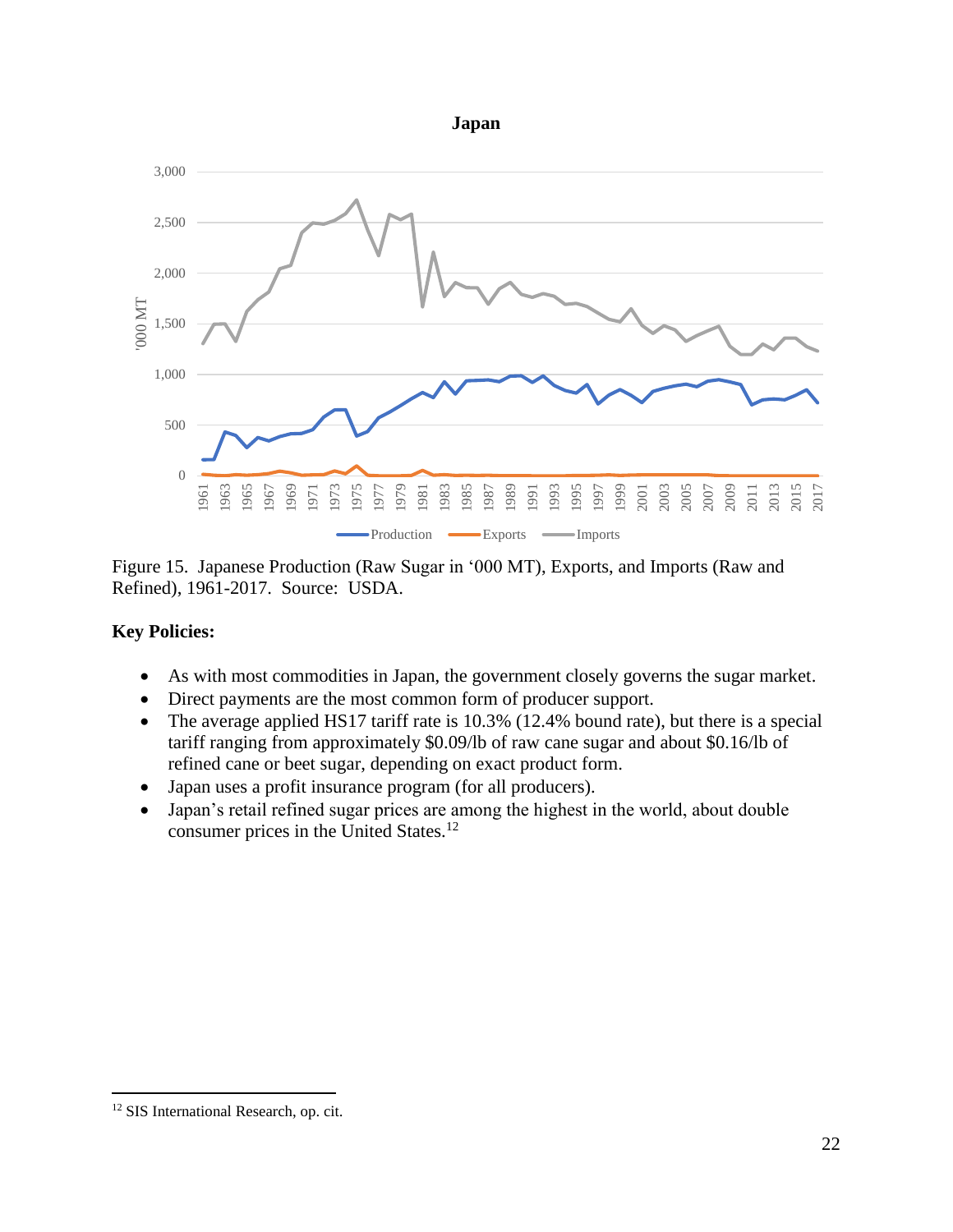



Figure 16. Mali Production (Raw Sugar in '000 MT), Exports, and Imports (Raw and Refined), 1973-2017. Source: USDA. (USDA data begin at 1973).

- The government is closely involved with the operation of the Mali sugar industry, which is largely controlled by a Chinese national company.<sup>13</sup>
- Mali largely relies on import tariffs for price support. The average MFN HS17 tariff is 12.6%, but Mali maintains a raw sugar import tariff of 20% and a special tariff of 55% for non-West African countries.
- Input subsidies are occasionally used, but government funding is severely restricted.

 $\overline{a}$ <sup>13</sup> Government ownership: <https://af.reuters.com/article/idAFL8N1B64LB>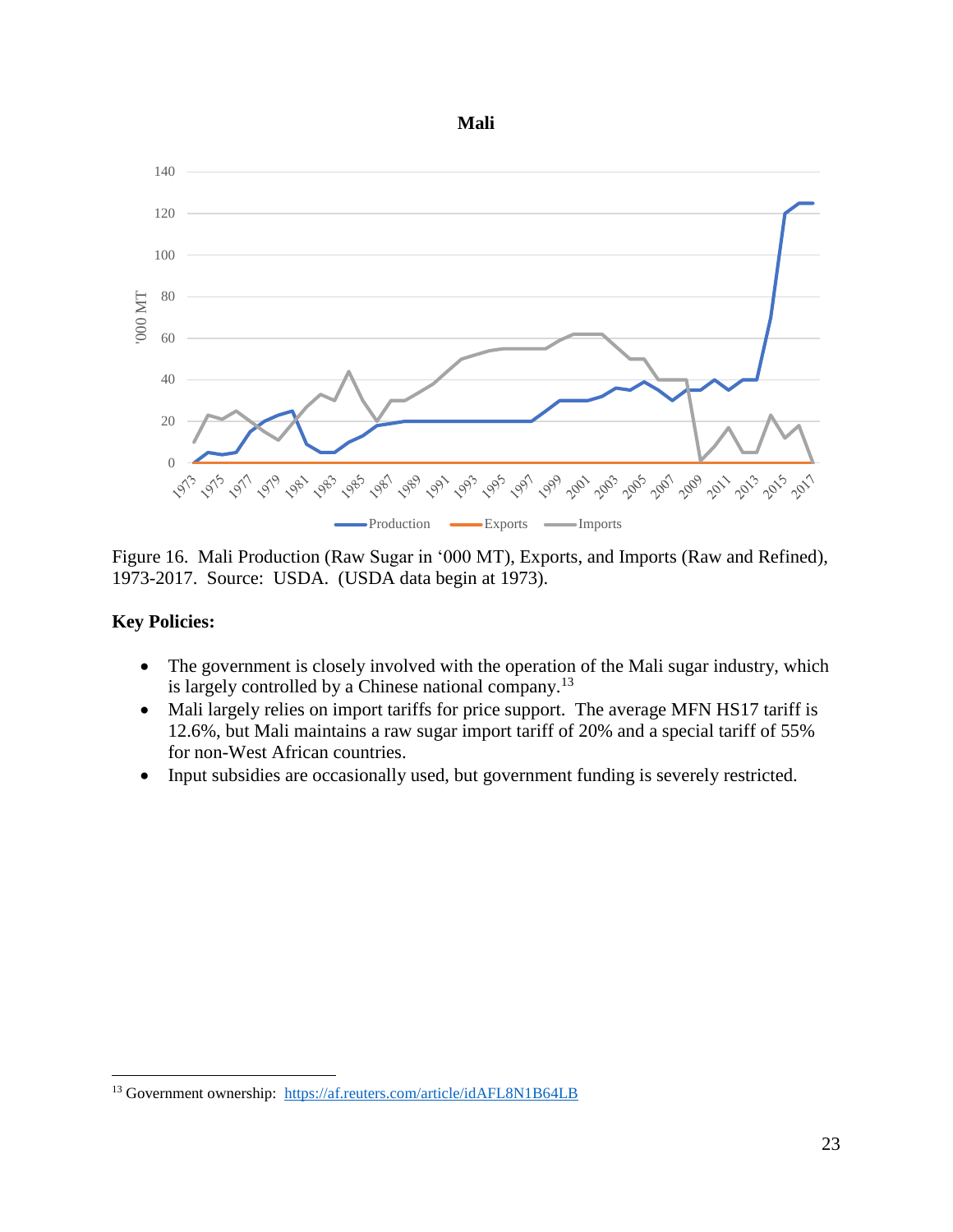



Figure 17. Mexican Production (Raw Sugar in '000 MT), Exports, and Imports (Raw and Refined), 1961-2017. Source: USDA.

# **Key Policies:**

- The Mexican federal and state governments are closely involved with the Mexican sugar industry, a huge source of rural jobs. From 2001 until just a few years ago, the government owned more than half of all Mexican sugar mills.
- In 2014, the U.S. International Trade Commission and U.S. Department of Commerce found Mexico guilty of violating U.S. trade laws in dumping subsidized sugar on the U.S. market. The U.S. government calculated subsidy and dumping margins totaling more than 80%.<sup>14</sup>
- Mexico's Ministry of Agriculture and Rural Development has announced it will provide direct annual supports of 7,300 pesos (\$383) to each of the country's 170,000 sugarcane farmers, regardless of farm size. About 95% of these are small-scale cane farms. In total, the payments will amount to about \$65 million.<sup>15</sup>
- Mexico maintains import restraints with an average HS17 MFN applied tariff of 31.3%.
- Under NAFTA rules, Mexico maintains a common external tariff of 15-16 cents/lb.
- The government sets a minimum price that the mills must pay growers for their cane, using a formula based on sugar sale prices to domestic and foreign markets.
- Mexico uses numerous indirect subsidies through preferential financing arrangements, loan guarantees for domestic sugar supplies, and funding for research and development.
- Mexico has long promulgated programs for cane ethanol use to help support the sugar sector.

<sup>&</sup>lt;sup>14</sup> U.S. Department of Commerce [http://enforcement.trade.gov/download/factsheets/factsheet-mexico-sugar-ad-cvd](http://enforcement.trade.gov/download/factsheets/factsheet-mexico-sugar-ad-cvd-final-091715.pdf)[final-091715.pdf](http://enforcement.trade.gov/download/factsheets/factsheet-mexico-sugar-ad-cvd-final-091715.pdf)

<sup>15</sup> [https://www.jornada.com.mx/ultimas/2019/04/22/incorporan-a-cana-de-azucar-al-programa-de-produccion-para](https://www.jornada.com.mx/ultimas/2019/04/22/incorporan-a-cana-de-azucar-al-programa-de-produccion-para-el-bienestar-5925.html)[el-bienestar-5925.html](https://www.jornada.com.mx/ultimas/2019/04/22/incorporan-a-cana-de-azucar-al-programa-de-produccion-para-el-bienestar-5925.html)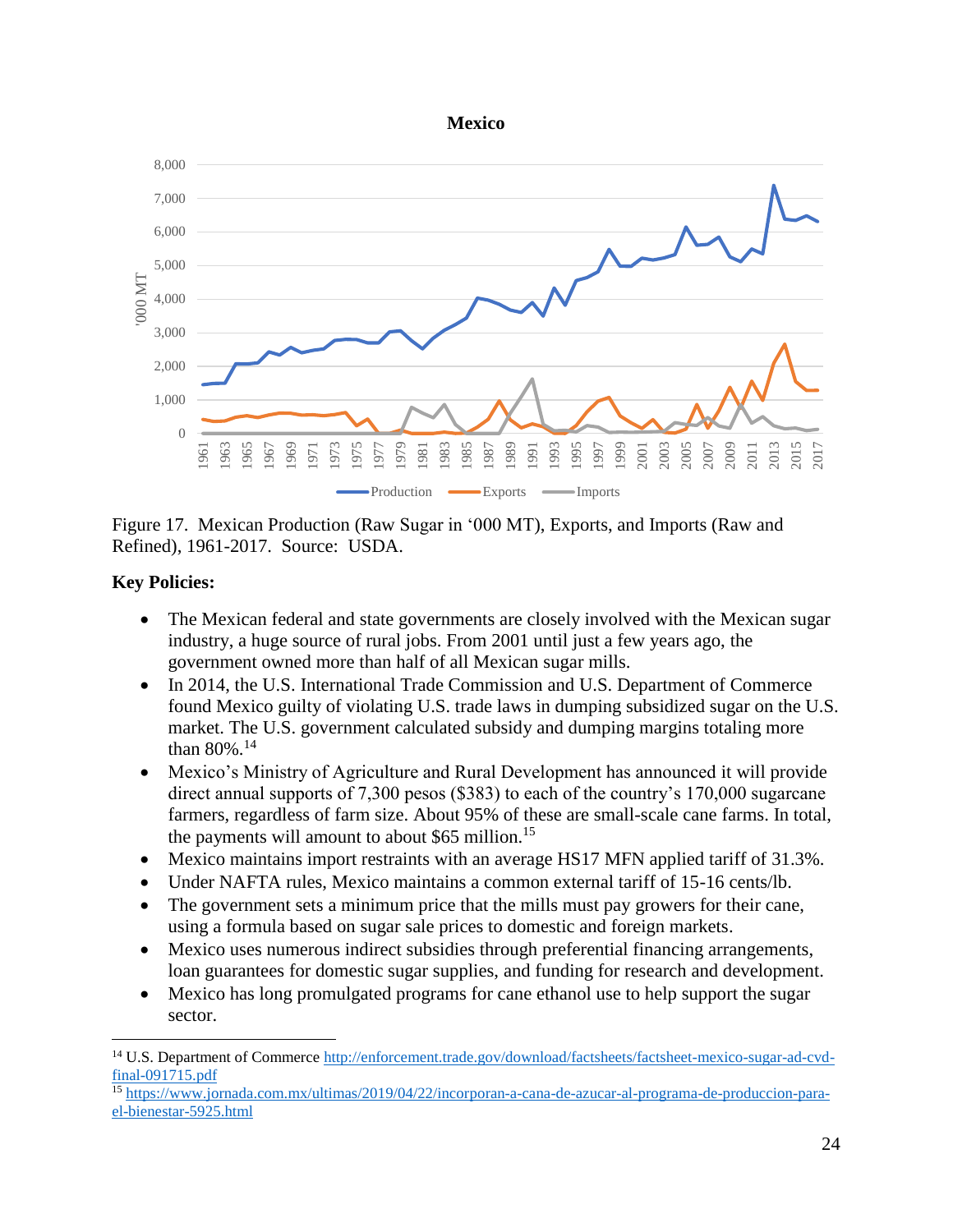#### **Nigeria**



Figure 18. Nigerian Production (Raw Sugar in '000 MT), Exports, and Imports (Raw and Refined), 1973-2017. Source: USDA. (USDA data begin at 1973).

- Nigeria primarily uses import duties for price support. The average applied HS17 MFN tariff is 12.5%. However, import duty on refined sugar is about 20%, and when coupled with the development levy  $(10\%)$  and the VAT  $(5\%)$ , the effective import duty on refined sugar is about 35%. Imports of raw sugar are exempted from the development levy and have a lower duty of 5%, thus favoring imports of raw sugar for further processing.
- The government also uses a suite of input subsidies such as low duties on machinery, chemical, interest rate subsidies, and equipment for sugar processing.
- The government allows 100% foreign ownership of sugar facilities to encourage foreign direct investment.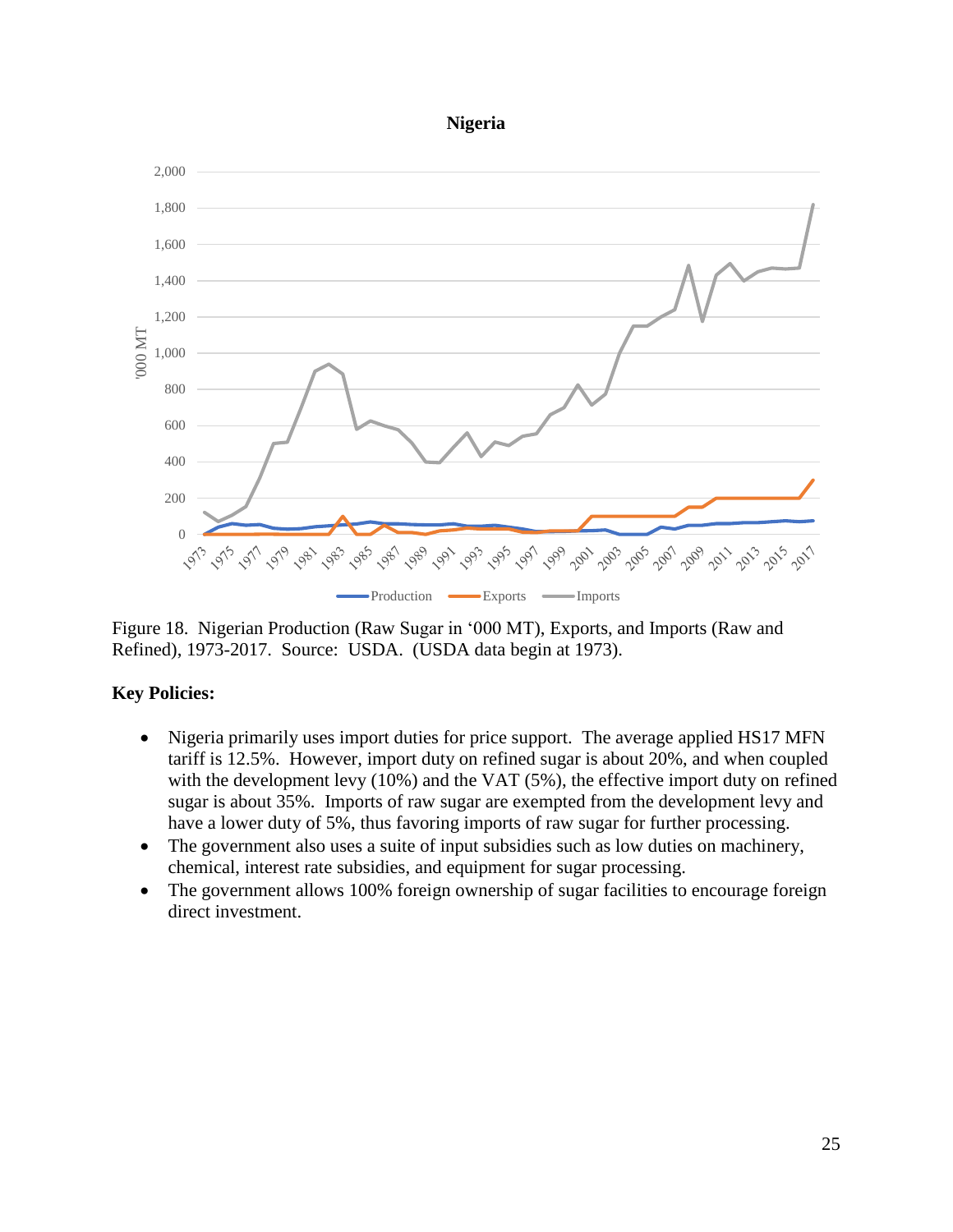#### **Pakistan**



Figure 19. Pakistani Production (Raw Sugar in '000 MT), Exports, and Imports (Raw and Refined), 1974-2017. Source: USDA. (USDA begin in 1974).

- Pakistan has an average applied tariff for the HS17 category of 15% according to the WTO; but, the general duty on sugar imports was set at 40% in April 2018 along with a 15% regulatory duty, a 15% general sales tax, and a 1% excise duty on raw sugar imports.
- Pakistan subsidizes sugar exports. The government set a minimum export price of \$425/ton and operated an export quota which was expanded to 500,000 MT in 2017/18 and provides an inland freight subsidy of \$97/MT for sugar exports.
- Pakistan sets a minimum support price for cane producers, which was \$43-\$44/ton for 2017/18. Provincial governments set processor prices for sugar.
- Provincial governments also support sugar research and development, farmer training, and new technology transfer.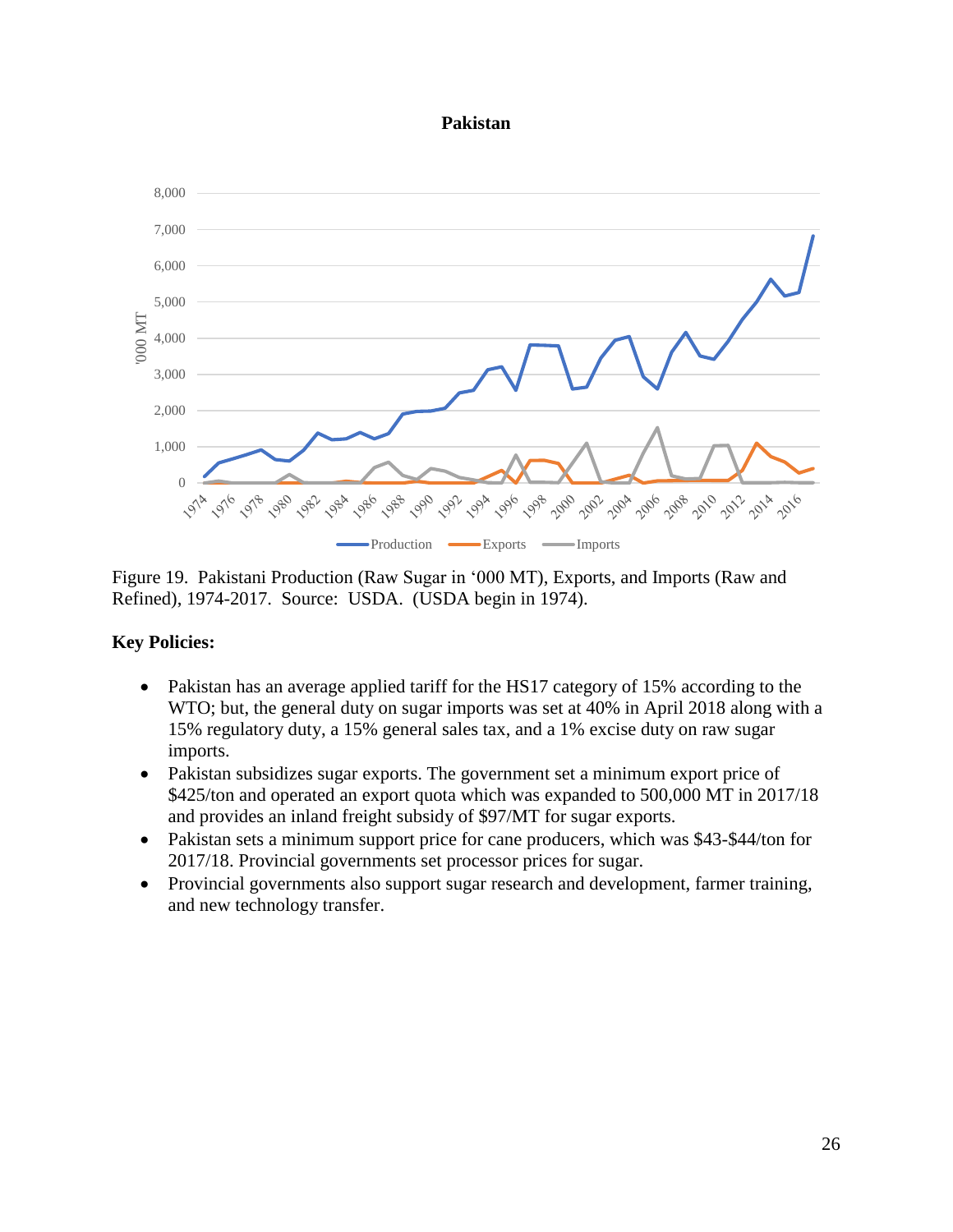#### **Russia (Russian Federation)**



Figure 20. Russian Federation Production (Raw Sugar in '000 MT), Exports, and Imports (Raw and Refined), 1992-2017. Source: USDA. (USDA data begin in 1992).

### **Key Policies:**

- Russia had been a major sugar importer, but government programs to increase sugarbeet planting resulted in a sharp rise in Russian sugar production over the past decade.
- Russia's limited budget means that almost all sugar policy is based on import tariffs. As of 2017, Russia maintained a \$250/MT duty on sugar imports from inside the customs union.
- Russia maintains a system of subsidized interest rate loans to agricultural producers through commercial banks.
- Russia provides seed, fuel, fertilizer, and machinery subsidies.<sup>16</sup>

<sup>16</sup> <https://www.agroinvestor.ru/technologies/news/31349-kuban-oplatit-70-zatrat-na-semena-sakharnoy-svekly/>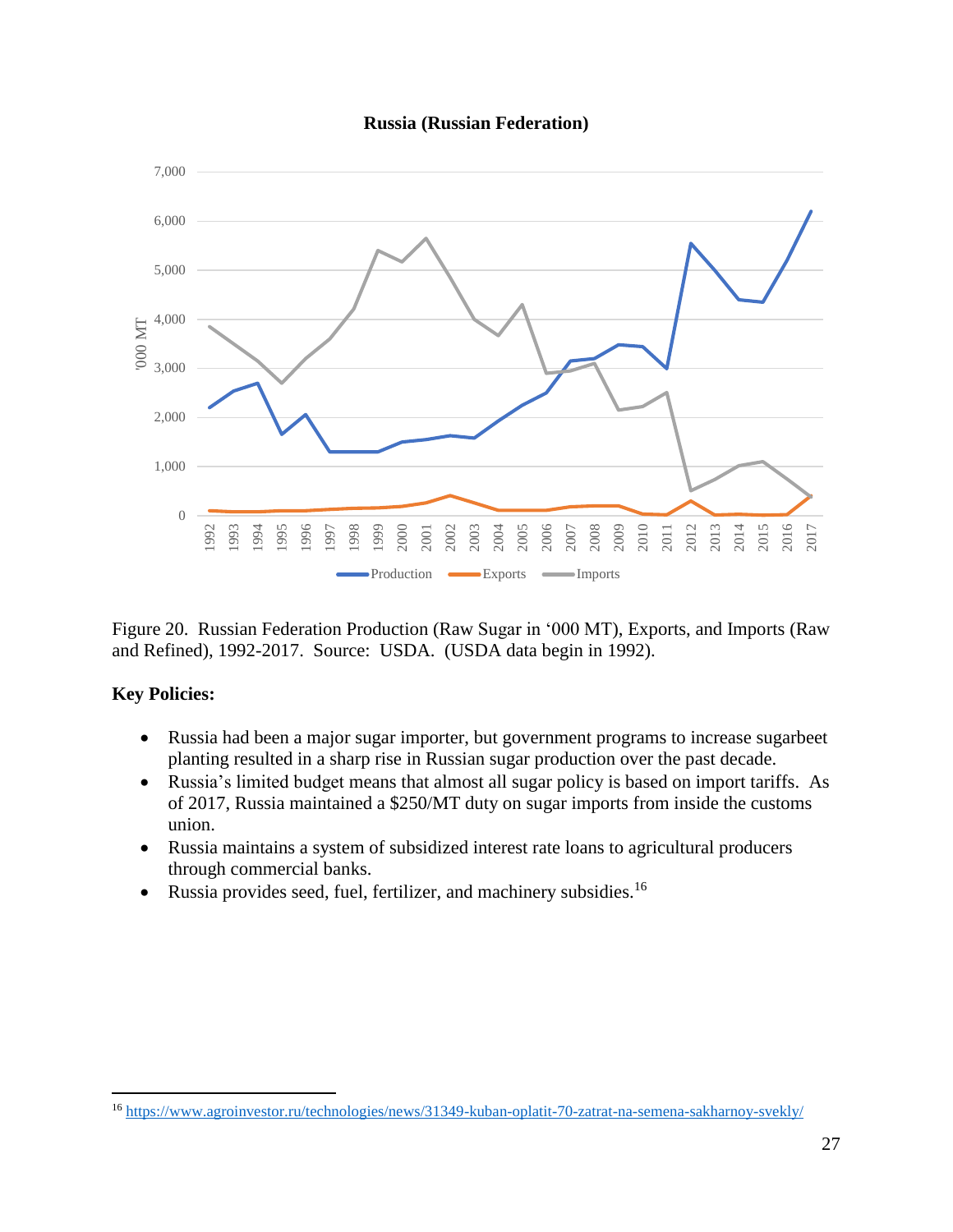#### **South Africa**



Figure 21. South African Production (Raw Sugar in '000 MT), Exports, and Imports (Raw and Refined), 1961-2017. Source: USDA.

- South Africa uses a variable rate tariff based on world market prices rather than a fixed percentage tariff. For 2018, the declared import tariff rate was approximately \$0.07/lb. of imported sugar. The government uses a dollar-based reference price to formulate the duty, which is currently \$0.28/lb.
- The South African Sugar Association is a State Trading Enterprise (STE) and maintains complete control over exports. Producers are indirectly supported by the monopoly profits arising from the export STE.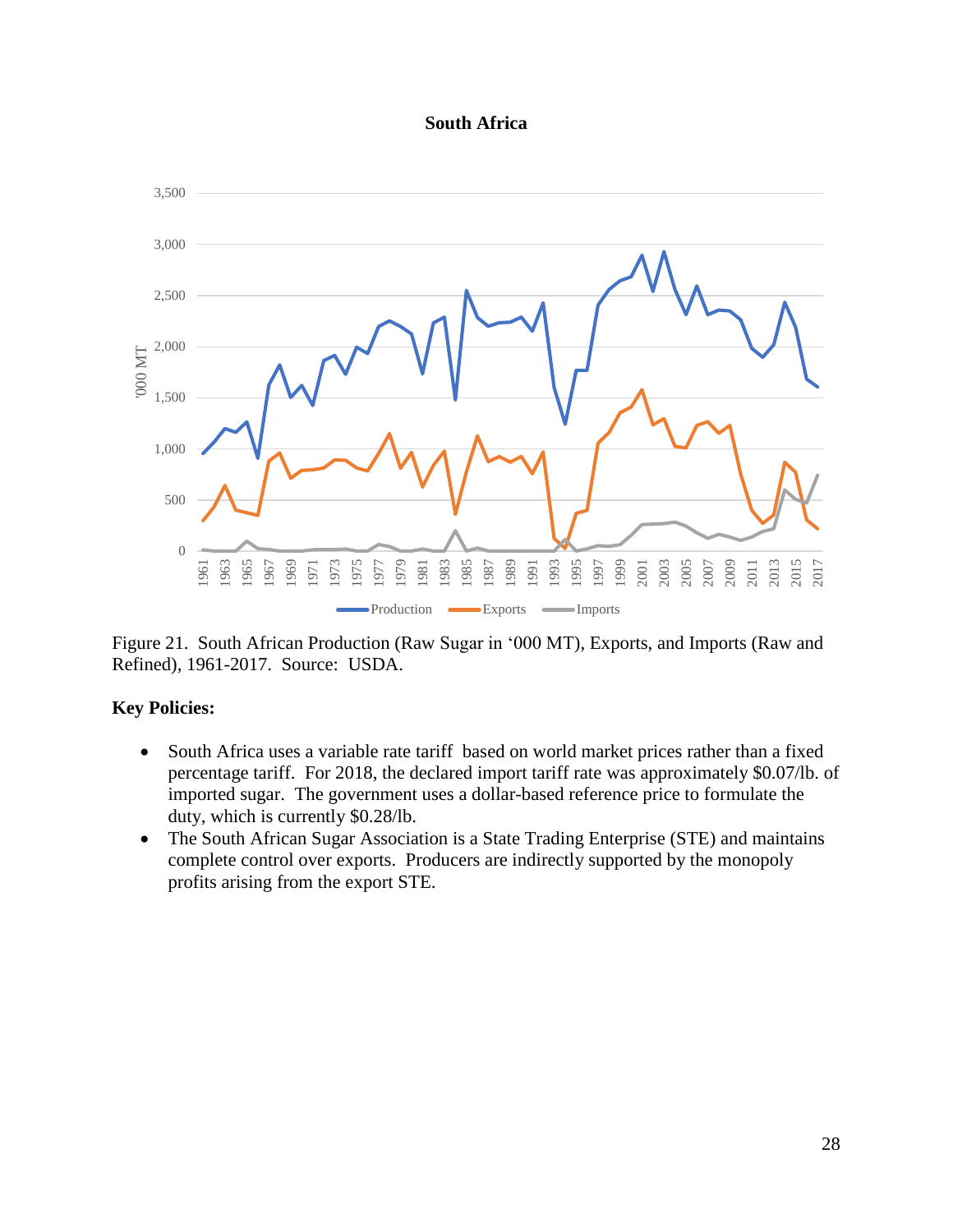#### **Eswatini (formerly Swaziland)**



Figure 22. Eswatini (formerly Swaziland) Production (Raw Sugar in '000 MT), Exports, and Imports (Raw and Refined), 1961-2016. Source: USDA. Note: Last reported data in 2016.

- Currently, the applied MFN rate for the HS17 code is 5.2%, but their bound rate is 73.4%.
- Trade is controlled by the Swaziland Sugar Association, which is responsible for the sale and marketing of all sugar produced.
- Exports to EU markets grew in part due to duty free, TRQ-free access to the EU sugar market for qualifying Least Developed Countries. Member states of the African, Caribbean and Pacific (ACP) trade group get preferential terms, but are limited by a safeguard ceiling of 3.5 million tons.
- South African Customs Union (SACU) market is the primary destination for their sugar. This includes South Africa, Botswana, Lesotho, Namibia and Swaziland.
- Sugarcane growing in Swaziland is only permissible through a quota issued by the Sugar Industry Quota Board.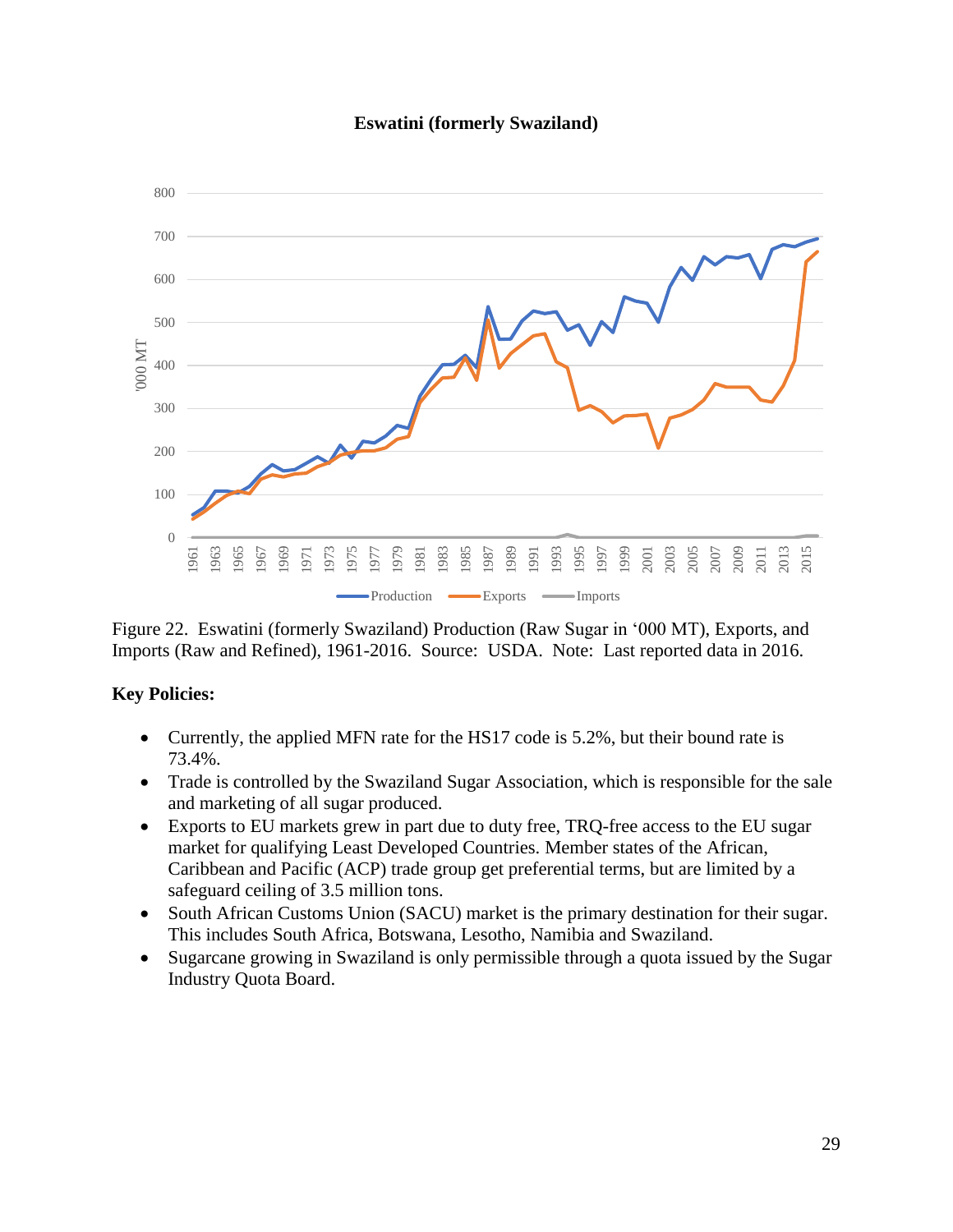#### **Thailand**



Figure 23. Thai Production (Raw Sugar in '000 MT), Exports, and Imports (Raw and Refined), 1961-2017. Source: USDA.

# **Key Policies:**

- Government programs boosted Thai sugar production and exports enormously over the past decade, and Thailand is now second only to Brazil in sugar exports. One study placed the value of Thai government support for its sugar industry at \$1.3 billion per vear. $17$
- $\bullet$  Brazil has recently threatened to bring a WTO case against Thai sugar subsidies.<sup>18</sup>
- Thailand has set a sugar-import duty of \$0.05/lb. of sugar, but imports from other ASEAN countries are exempt.
- Thailand traditionally maintained price controls over sugar, but in 2018, all prices were liberalized.
- Domestic sugar wholesale prices are approximately 5 baht per kilogram (7 cents/lb) higher than the world sugar price, but the Thai government is providing a production cost subsidy of 50 baht per metric ton (\$1.6/MT; a maximum of 5,000 metric tons per farmer), as well as direct payments of 53 baht per metric ton (\$1.7/MT) from the state-run Cane and Sugar Fund.<sup>19</sup>

```
 https://www.wto.org/english/tratop_e/dispu_e/cases_e/ds507_e.htm
19 2019 GAIN Report:
```

```
https://gain.fas.usda.gov/Recent%20GAIN%20Publications/Sugar%20Annual_Bangkok_Thailand_4-11-2019.pdf
```
<sup>17</sup> Antoine Meriot, Sugar Expertise LLC, "*Thailand sugar policy: Government drives production and export expansion*," Bethesda, Maryland, June 2015. [https://sugaralliance.org/project/thailands-sugar-policy-government](https://sugaralliance.org/project/thailands-sugar-policy-government-drives-production-and-export-expansion)[drives-production-and-export-expansion](https://sugaralliance.org/project/thailands-sugar-policy-government-drives-production-and-export-expansion)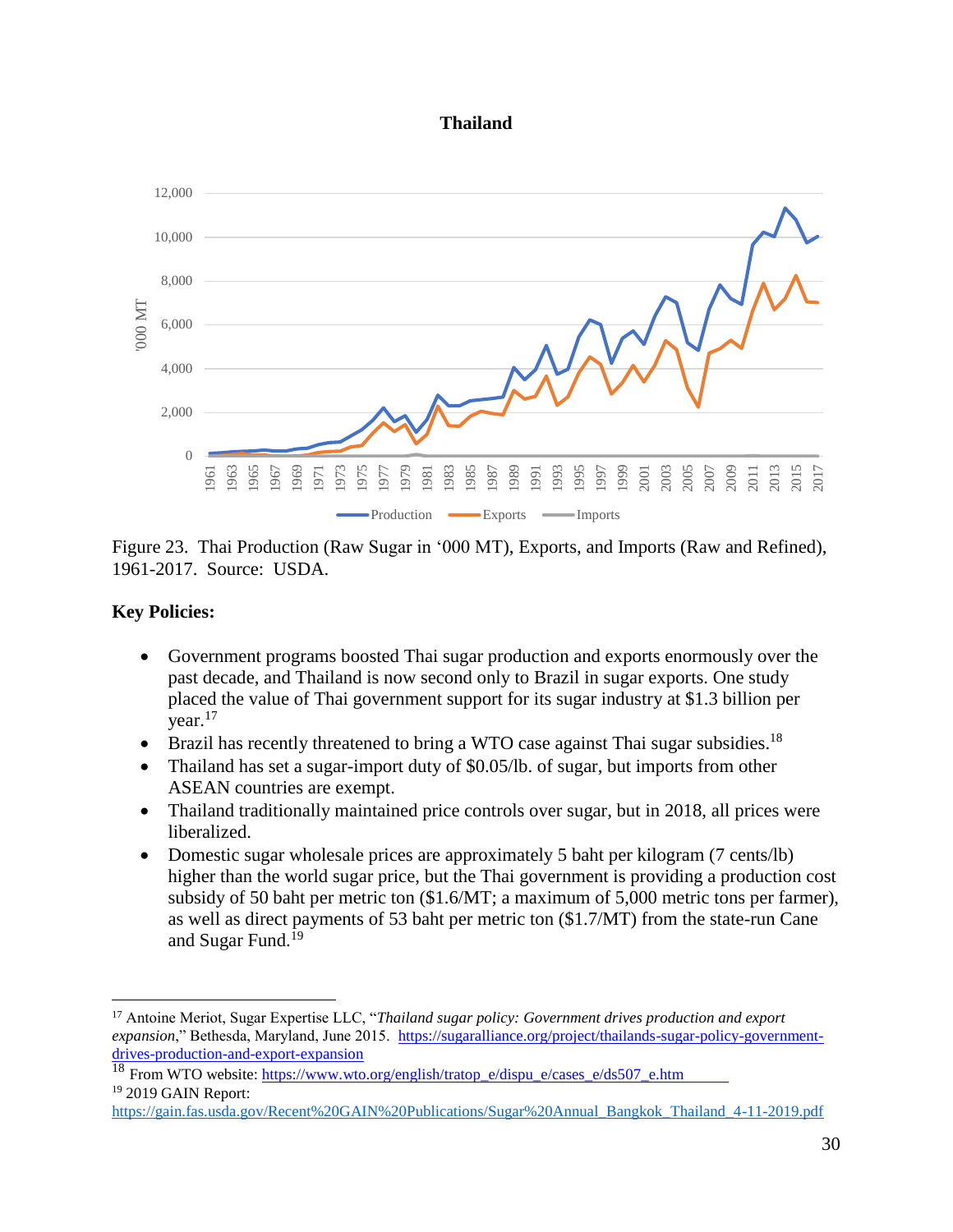• The government imposes a \$0.07/lb. tax on domestic sugar at the mill level to fund the Cane Sugar Fund, which provides income support to domestic cane sugar producers. Although Thailand has repeatedly said they would eliminate domestic support, this program has remained in place.